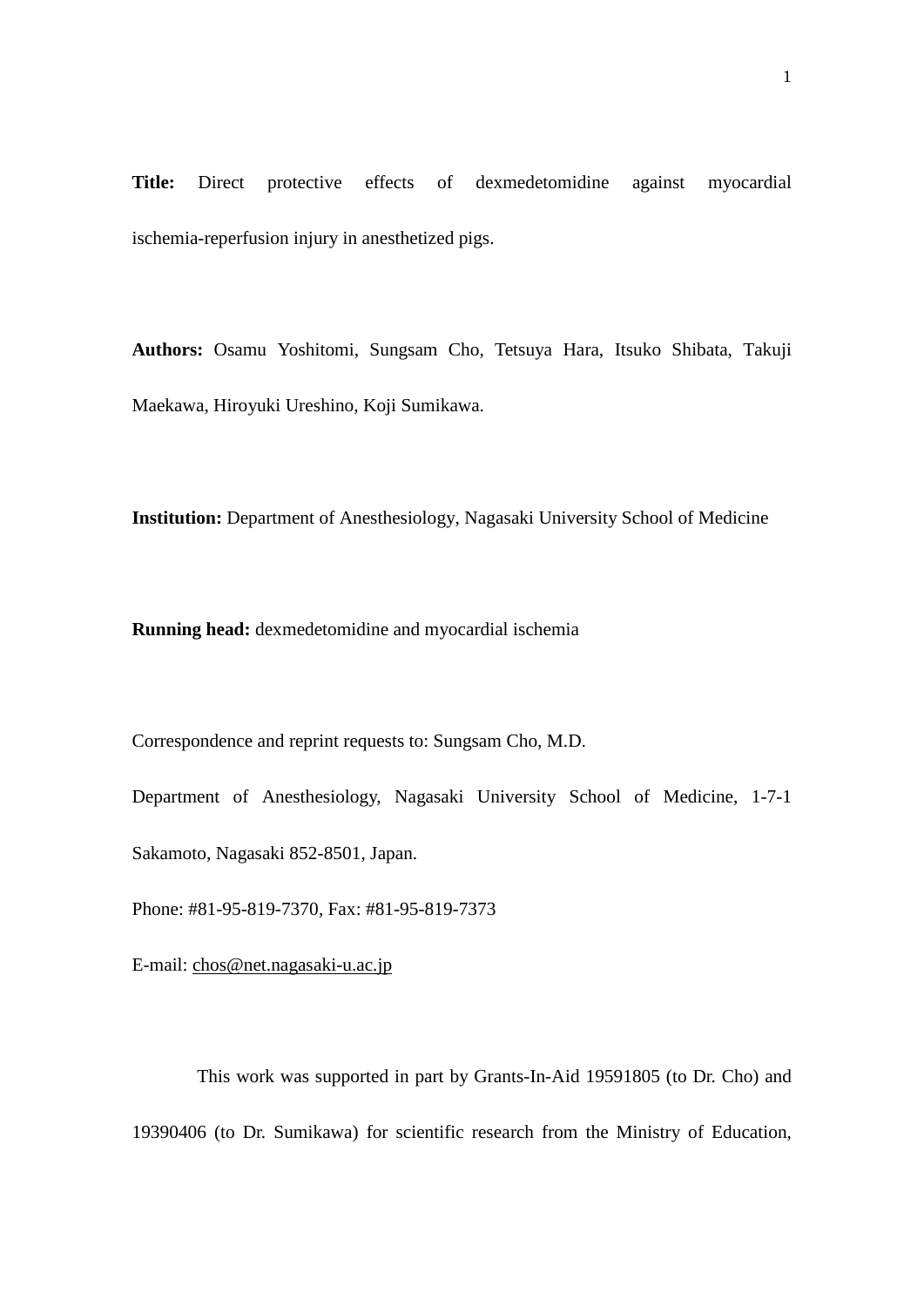Culture, Sports, Science, and Technology of Japan.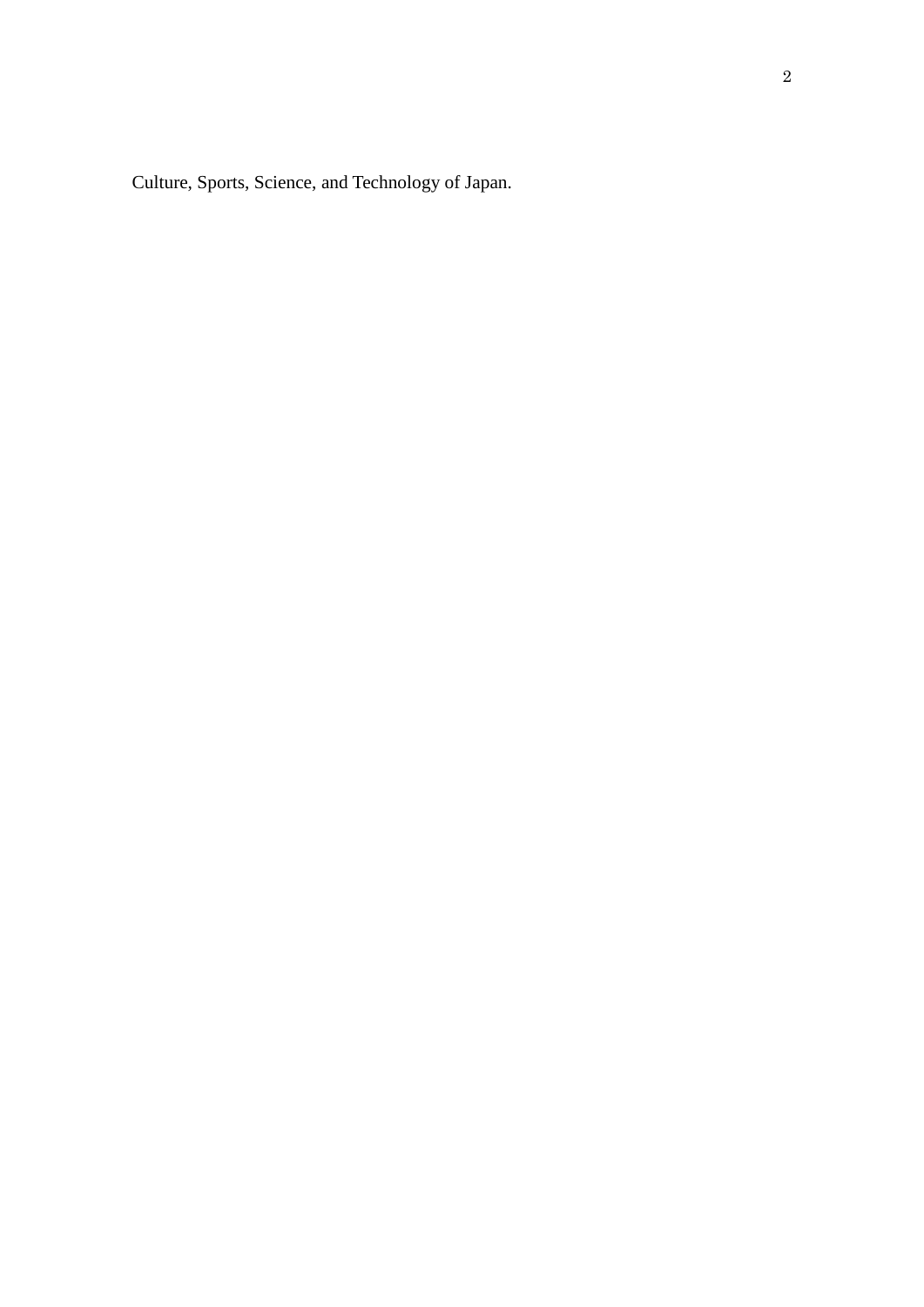## **Abstract**

Systemic administration of  $\alpha_2$ -adrenergic agonists has been shown to protect ischemic myocardium, but the direct effects on ischemia-reperfused myocardium have not yet been clarified. This study was carried out to determine the effects of intracoronary dexmedetomidine (DEX) on the myocardial ischemia-reperfusion injury in anesthetized pigs. In open-chest pigs, the left anterior descending coronary artery (LAD) was perfused through an extracorporeal circuit from the carotid artery. They received intracoronary infusion of DEX at a rate of 1 ng/mL (group LD,  $n = 9$ ), 10 ng/mL (group MD,  $n = 9$ ), or 100 ng/mL (group HD,  $n = 9$ ) of coronary blood flow or vehicle (group C,  $n = 12$ ) for 30 min before ischemia. Myocardial stunning was produced by 12-min ischemia of the perfused area of LAD and 90-min reperfusion. The effect on reperfusion-induced arrhythmias was evaluated using the incidence of ventricular tachycardia or fibrillation after reperfusion. Regional myocardial contractility was evaluated with segment shortening (%SS). DEX significantly reduced the incidence of reperfusion-induced ventricular arrhythmias. DEX significantly improved the recovery of %SS at 90 min after reperfusion  $(32.6 \pm 3.1\%)$  in group C,  $58.2 \pm 2.1\%$  in group LD,  $61.1 \pm 1.8\%$  in group MD and  $72.0 \pm 2.0\%$  in group HD. DEX suppressed the increase of plasma norepinephrine concentration after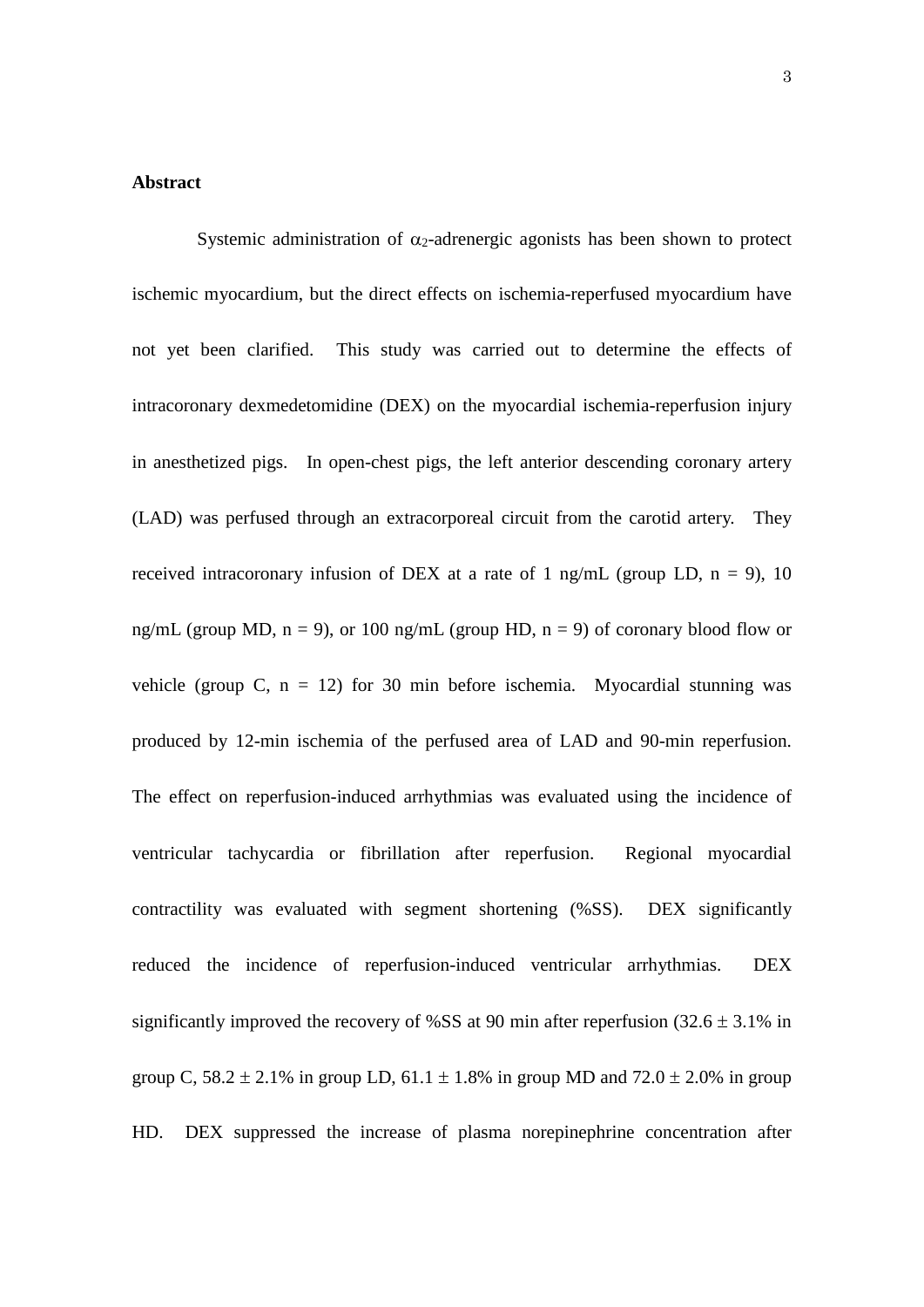reperfusion. The results indicate that DEX would exert the protective effect against ischemia-reperfusion injury by the direct action on the myocardium, which is not mediated through central nervous system.

**Key words:** dexmedetomidine, myocardial stunning, norepinephrine,  $\alpha_2$ -adrenergic agonist, myocardial ischemia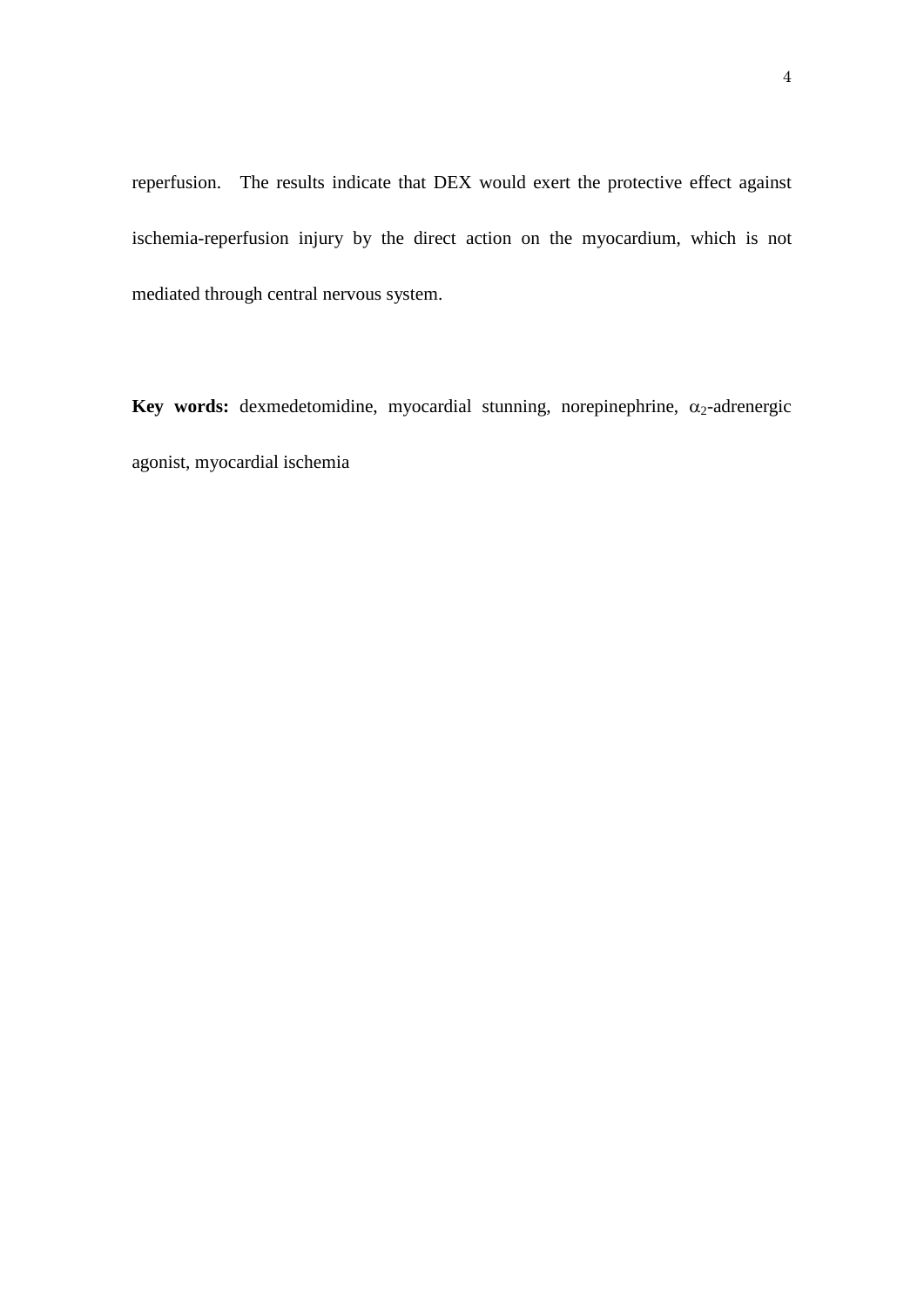## **Introduction**

The progression of interventional recanalization for the treatment of acute coronary syndrome has been shown to reliably improve prognosis, on the other hand, it has been shown that the reperfusion itself causes a serious phenomenon termed reperfusion injury in clinical settings (1). Brief periods of coronary artery occlusion followed by reperfusion produces reversible contractile dysfunction, i.e., stunning, for several hours and are associated at the time of reflow with lethal arrhythmias, ventricular tachycardia (VT) or fibrillation (VF) (2, 3). Elimination of reperfusion injury may further improve the outcome of patients with coronary artery disease (1).

Experimental and clinical studies suggest that catecholamines promote the progression of myocardial injury, and arrhythmogenic effects of enhanced sympathetic activity and cardiac catecholamine concentrations are well documented (4). Previous studies reported that myocardial ischemia rapidly and massively increased the norepinephrine (NE) concentration in the myocardial tissue, but not in systemic blood sample (5, 6). Miura et al. (6) also reported that the elevation of NE concentration during ischemia was markedly attenuated by ischemic preconditioning.

 $\alpha_2$ -Adrenergic agonists have been reported to have protective effects on the ischemic myocardium such as coronary artery stenosis or myocardial stunning, and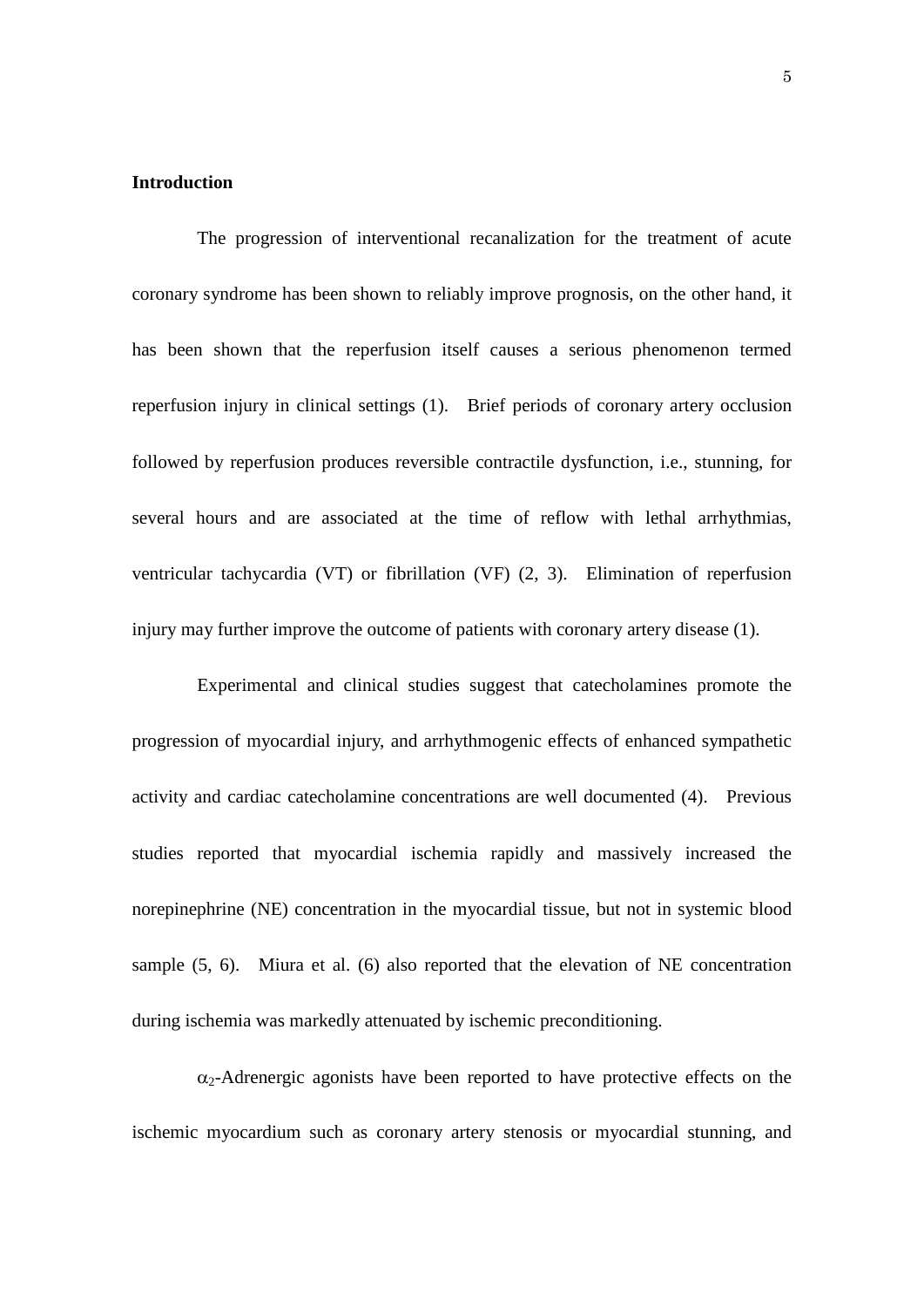attenuate plasma NE levels, and preserve myocardial blood flow in the inner layers in the laboratory (7-9). It is well known that the central sympatholytic effect of  $\alpha_2$ -adrenergic agonists may be beneficial during myocardial ischemia.  $\alpha_2$ -Adrenoreceptors also exist at sympathetic nerve endings, and cardiac presynaptic  $\alpha_2$ -adrenoreceptor stimulation decreased NE release from sympathetic nerve endings (10). Thus, cardiac presynaptic  $\alpha_2$ -adrenoreceptor stimulation would attenuate the elevation of NE concentration in ischemic myocardium. However, the effects of cardiac presynaptic  $\alpha_2$ -adrenoreceptor stimulation on ischemia-reperfused myocardium have not yet been clarified.

Dexmedetomidine (DEX) is a highly specific and selective  $\alpha_2$ -adrenergic agonist.  $\alpha_2$ -Adrenergic agonists are useful adjuncts to anesthesia because of their sedative, analgesic, sympatholytic, and specific hemodynamic effects (11). It has been shown that DEX was associated with a trend towards improved cardiac outcomes in a clinical setting (12). The aims of this study were to determine whether DEX could exert direct protective effects against myocardial stunning and reperfusion-induced ventricular arrhythmias, and to investigate the influence on the myocardial NE concentration in anesthetized pigs.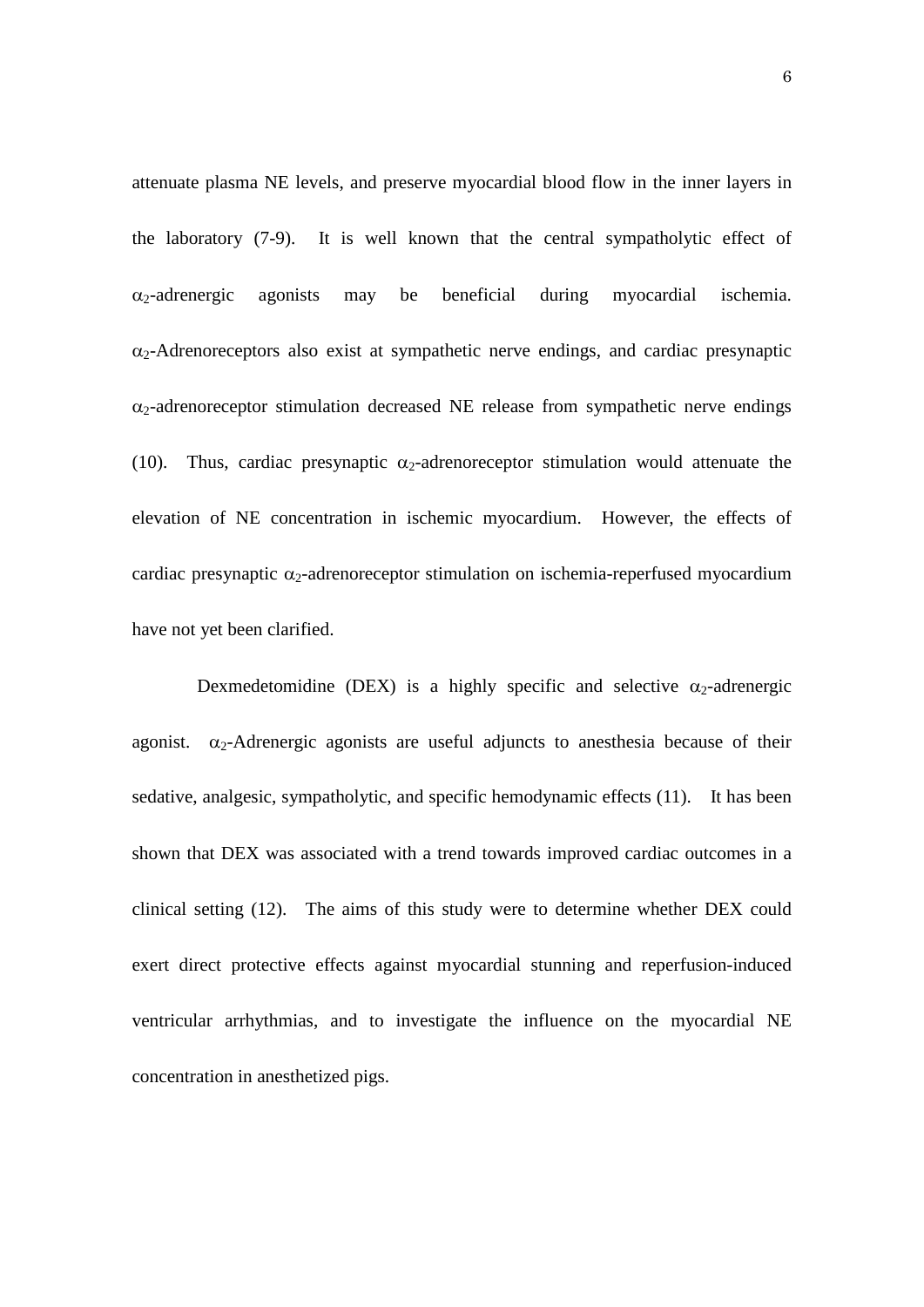## **Materials and Methods**

All experimental procedures used in this investigation were reviewed and approved by the Animal Care Committee of the Nagasaki University School of Medicine.

### *Instrumentation*

Thirty-nine pigs (20–35 kg) of either sex were sedated with ketamine hydrochloride (20 mg/kg) intramuscularly. After intravenous (IV) access was established via an ear vein, the pigs were anesthetized with  $\alpha$ –chloralose (100 mg/kg) and fentanyl (10  $\mu$ g/kg) IV, followed by continuous infusion of  $\alpha$ -chloralose (10 mg/kg/h) and fentanyl (5 µg/kg/h) throughout the study period. Through a midline cervical incision, the trachea was intubated for connection to a Harvard respiratory pump (Harvard Apparatus Co., South Natick, MA). Mechanical ventilation was facilitated by an intermittent IV infusion of vecuronium (0.2 mg/kg). Tidal volume, respiratory rate, and inspired oxygen concentration were adjusted to maintain the arterial carbon dioxide tension (PaCO<sub>2</sub>) between 35 and 40 mmHg, and the arterial oxygen tension (PaO<sub>2</sub>) between 100 and 300 mmHg. End-tidal  $CO_2$  concentration was continuously monitored by using a gas analyzer (Capnomac Ultima, Datex, Helsinki, Finland). Lactated Ringer's solution was infused at a rate of 5 ml/kg/h. Sodium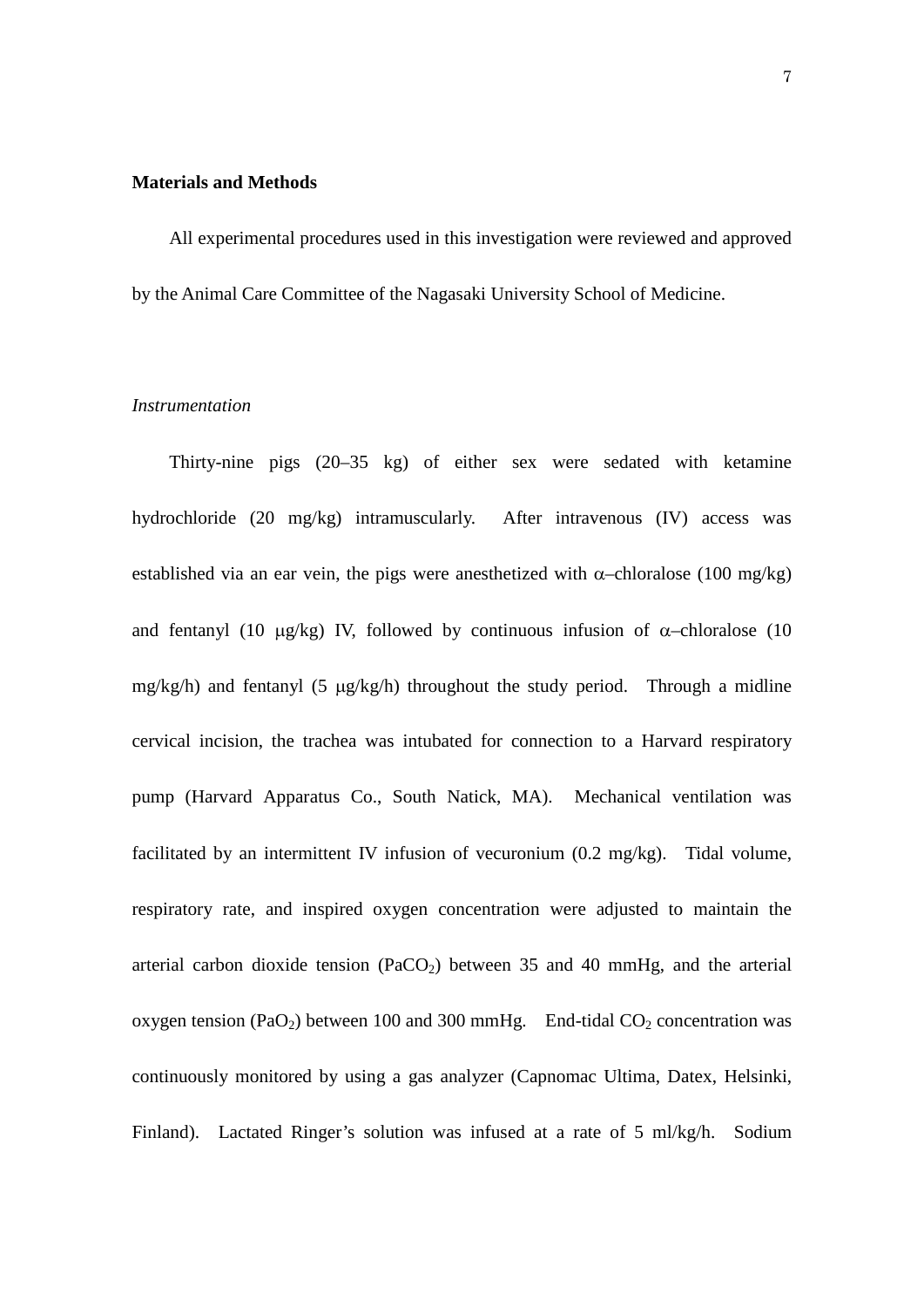bicarbonate was administered to maintain the base deficit within 5 mEq/L. Arterial blood glucose concentrations were measured before and during ischemia and maintained at baseline values with an IV infusion of 10% dextrose as needed throughout the study period. The esophageal temperature was maintained between 36°C and 37°C throughout the study period by using a warmer blanket and a heating lamp.

A heparin-filled catheter was inserted into the right carotid vein to administer fluid and drugs. A standard peripheral lead electrocardiogram was monitored continuously. A medial sternotomy was performed and the pericardium opened, exposing the heart. Systemic anticoagulation was achieved with sodium heparin (750 U/kg) IV, followed by continuous infusion of sodium heparin (250 U/kg/h). The left anterior descending coronary artery (LAD) distal to the first diagonal branch was cannulated with a stainless-steel cannula and perfused with blood from the left carotid artery through an extracorporeal circuit. Coronary perfusion pressure (CPP) was measured from the sidearm of the circuit, using pressure transducer-tipped catheter (PC500; Millar Instruments), and coronary blood flow (CBF) of the perfused area of LAD was measured with an ultrasonic flow probe (ADP17; Crystal Biotech, Hopkinton, MA) attached at the circuit. The circuit also contained a distal infusion port for drug administration. A 22-gauge catheter was inserted into epicardial vein at the same level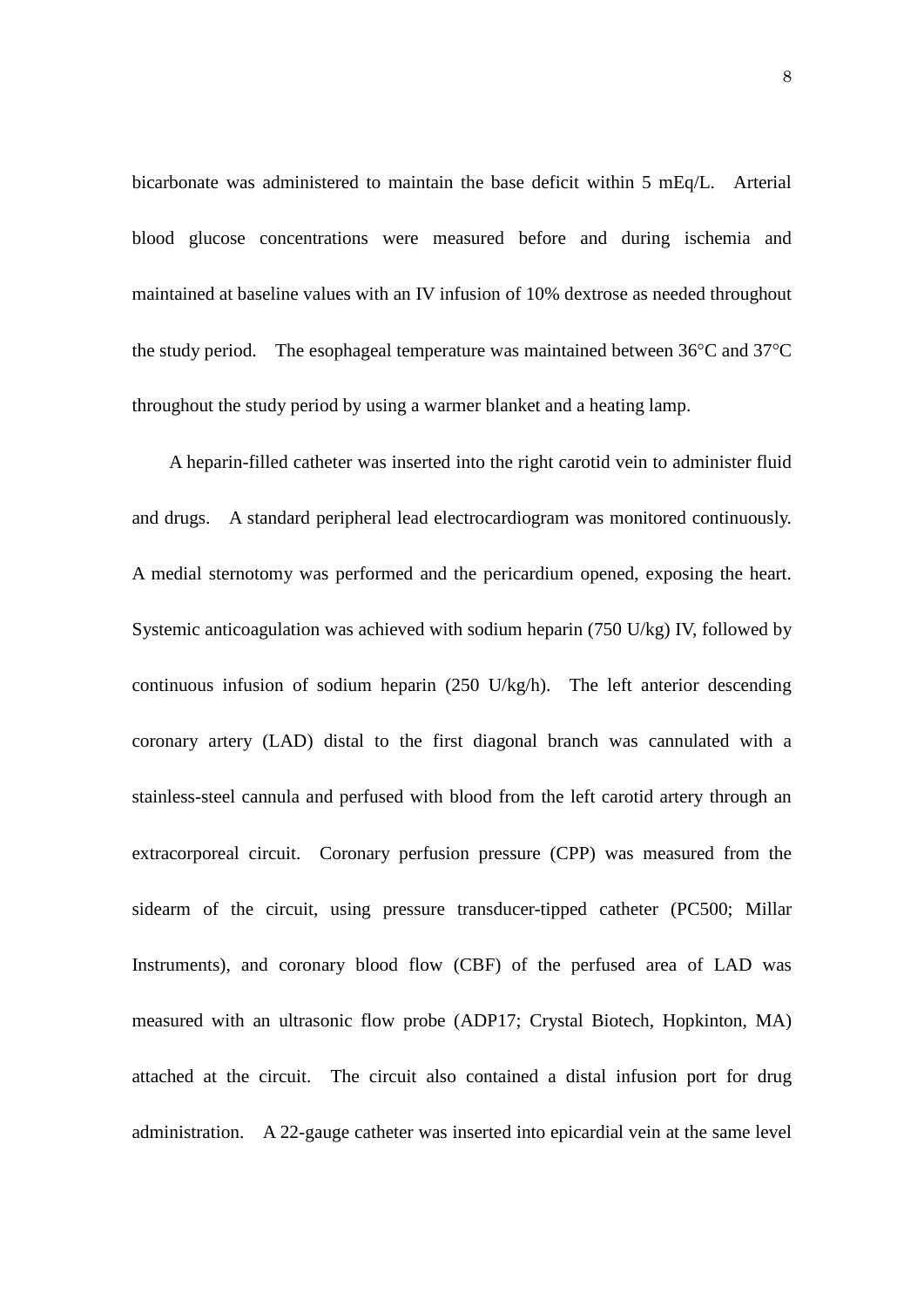as was LAD to allow coronary venous blood sampling. The venous cannula was allowed to drain freely into a beaker to prevent venous stagnation. This venous blood was returned intermittently to the pig to maintain isovolemic conditions. A pressure transducer-tipped catheter (PC500; Millar Instruments) was inserted into left ventricular (LV) chamber through an incision in the apex for continuous recording of LV pressure (LVP). The peak rate of increase in LVP (LVdP/dt<sub>max</sub>) was determined by electric differentiation of the LV pressure waveform. A pair of ultrasonic segment length transducers was implanted in the subendocardium of the perfused area of LAD to measure changes in regional contractile function (percentage segment shortening [%SS]). Segment length was monitored by ultrasonic amplifiers (VF-1; Crystal Biotech). End-systolic segment length (ESL) was determined 10 ms before maximum negative LVdP/dt, and end-diastolic segment length (EDL) was determined 10 ms before  $dP/dt$  first exceeded 140 mmHg $\cdot$ s<sup>-1</sup> (immediately before the onset of LV isovolemic contraction). %SS was calculated using the formula;  $%SS = (EDL - ESL)$  $\times$  100  $\times$  EDL<sup>-1</sup>. All hemodynamic data were continuously monitored on a polygraph and digitized via a computer interfaced with an analog-to-digital converter (HEM; Physio-Tech, Tokyo, Japan).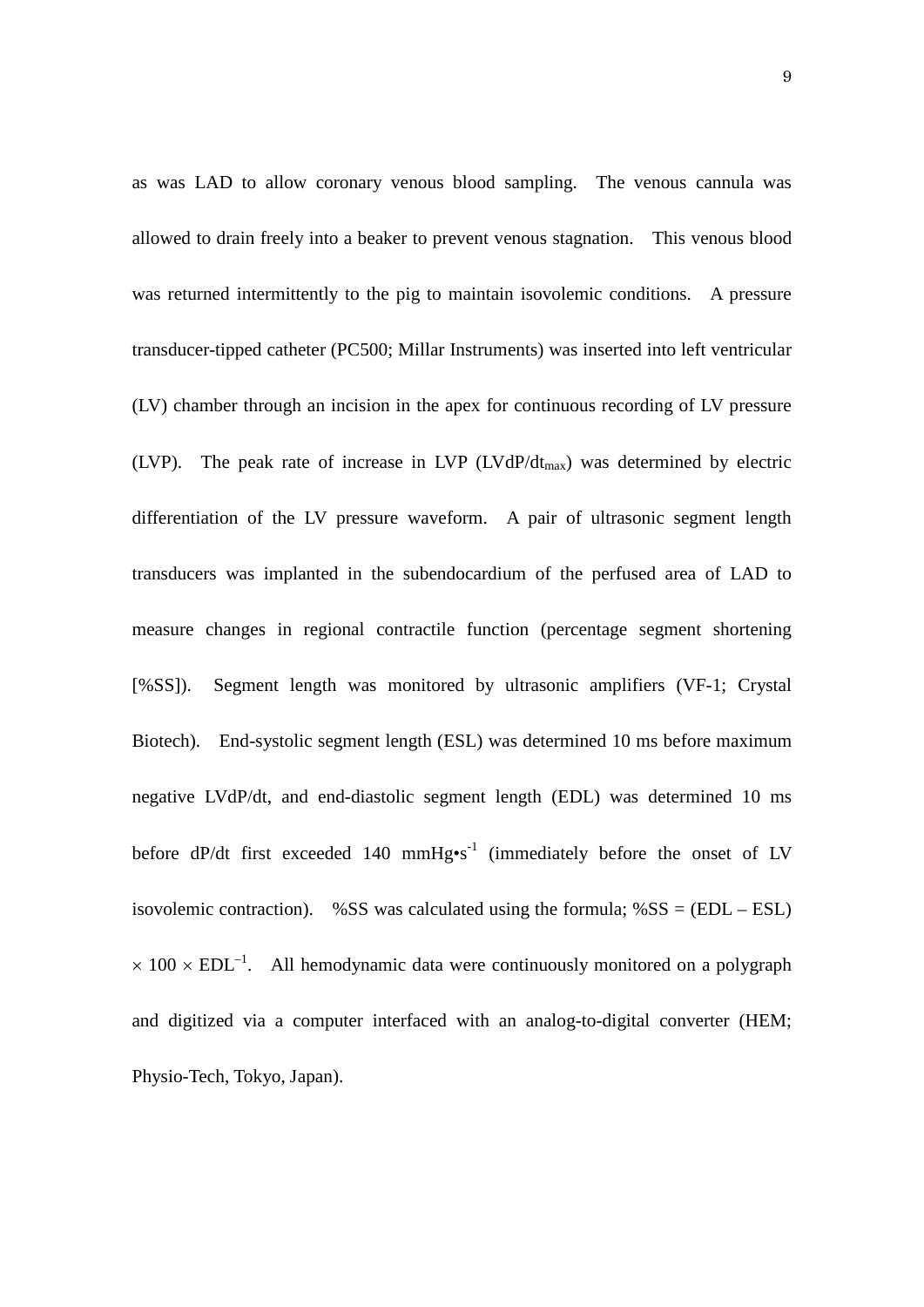### *Assay of plasma NE concentrations*

Assay of plasma NE concentrations in coronary venous blood samples of the perfused area of LAD was undertaken at baseline and immediately after reperfusion, and determined by high-performance liquid chromatography with coulometric electrochemical detection.

### *Measurement of regional myocardial blood flow (RMBF)*

Colored microspheres (Dye-trak; Triton Technology Inc., San Diego, CA) used to measure RMBF were injected into the extracorporeal circuit at baseline and before ischemia. Immediately before injection, the microspheres were suspended using Voltecs® (Scientific Industries, Bohemia, NY). Microspheres (15 µm in diameter) were injected into the extracorporeal circuit as a bolus during a 30-s period. Two milliliters of methylene blue was injected into the circuit, and the dyed area was resected as the perfused area after cardiac arrest with KCl injection. After the weight of the resected tissue was measured, the tissue was isolated and divided into four transmural sections, which were subsequently subdivided into inner, middle, and outer layers. After being weighed, each piece and the remaining myocardial tissue of the dyed region were separately dissolved by 4 mol $\cdot$ <sup>1</sup> KOH, and colored microspheres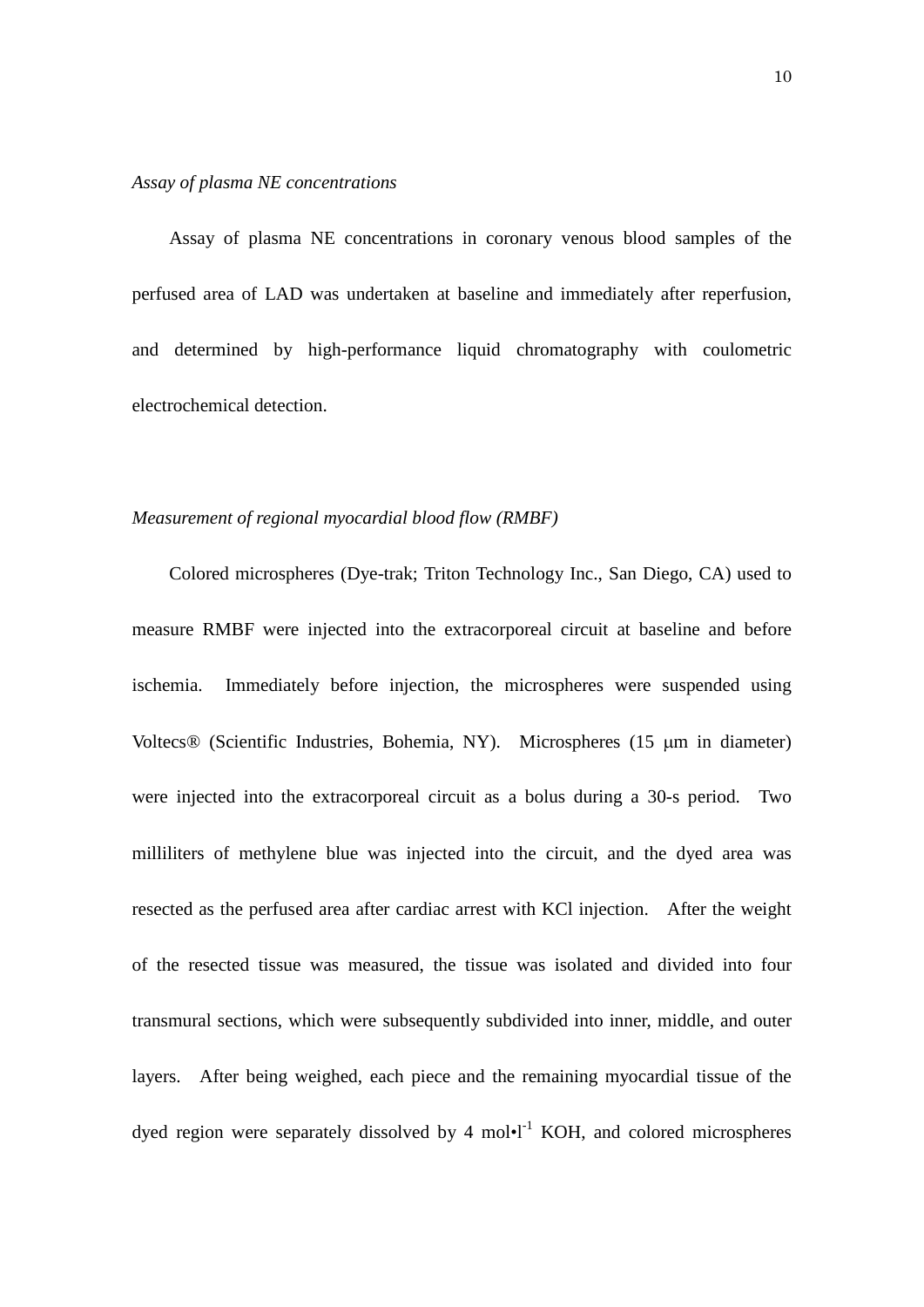were collected by vacuum filtering. These microspheres were dissolved by dimethylformamide, and the photometric absorption of each dye solution was determined by an UV-visible recording spectrophotometer (UV-160A; Shimazu Co., Kyoto, Japan).

The composite spectrum of each dye solution was resolved into the spectra of the single constituent by a matrix-inversion technique incorporated into the spectrophotometer. By using calculated photometric absorption, RMBF was determined by using the equation;  $Q_m = (A_m \times Q_t) / A_t$ , where  $Q_m$  is blood flow of samples (mL/min/g),  $Q_t$  is total CBF (mL/min),  $A_m$  is photometric absorption in sample, 1 g, and  $A_t$  is total photometric absorption of the perfused area of LAD.

# *Experimental protocols*

Figure 1 shows the experimental design. Thirty minutes after the instrumentation was completed, baseline systemic and coronary hemodynamics were recorded. Pigs were randomly assigned to one of four groups. If the pig was excluded before completion of the experiment, the next one was assigned to the same group. Each group received intracoronary infusion of DEX at a rate of 1 (group LD,  $n=9$ ) or 10 (group MD,  $n=9$ ) or 100 (group HD,  $n=9$ )  $n\pi$ g/mL of CBF or drug vehicle (group C,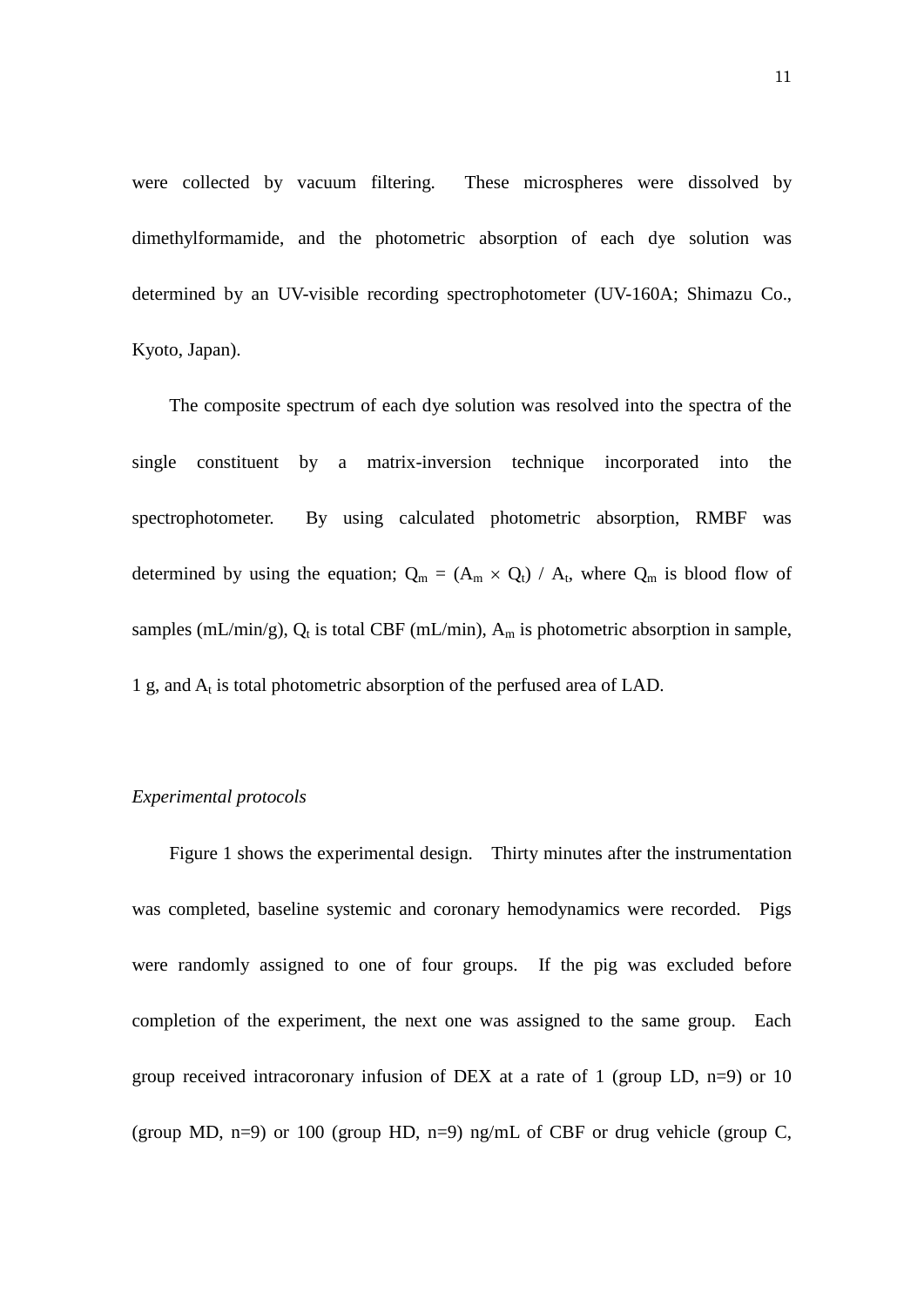n=12) for 30 min before ischemia. Coronary blood concentration (ng/mL) of DEX was calculated by dividing the intracoronary infusion rate (ng/min) by the prevailing CBF rate (mL/min). The concentrations of low-dose DEX corresponded to clinical plasma concentrations for sedation in the intensive care (13). DEX was diluted with saline, and infused at a rate of 1.0-2.0 mL/min. All pigs were subjected to 12-min ischemic period followed by a 90-min reperfusion. The ischemia was produced by the complete occlusion of the extracorporeal circuit. The hemodynamics and the contractile function were monitored continuously throughout the experiment. In large mammals, dogs, and pigs, myocardial stunning can be induced by a single completely reversible episode of regional ischemia lasting less than 20 min. We carried out preliminary study to determine the ischemic period. We aimed at about 50% recovery from baseline after 90-min reperfusion.

If more than five premature ventricular contractions (PVC) per minute or multifocal PVC occurred, lidocaine (1mg/kg IV) was administered. This was repeated if necessary. VT and VF were treated with lidocaine (1 mg/kg IV) followed by direct defibrillation of the heart with 40 joules. If the animal did not recover from VT or VF after direct defibrillation once, the case was considered intractable and excluded from the study. Exsanguination was carried out by opening extracorporeal circuit under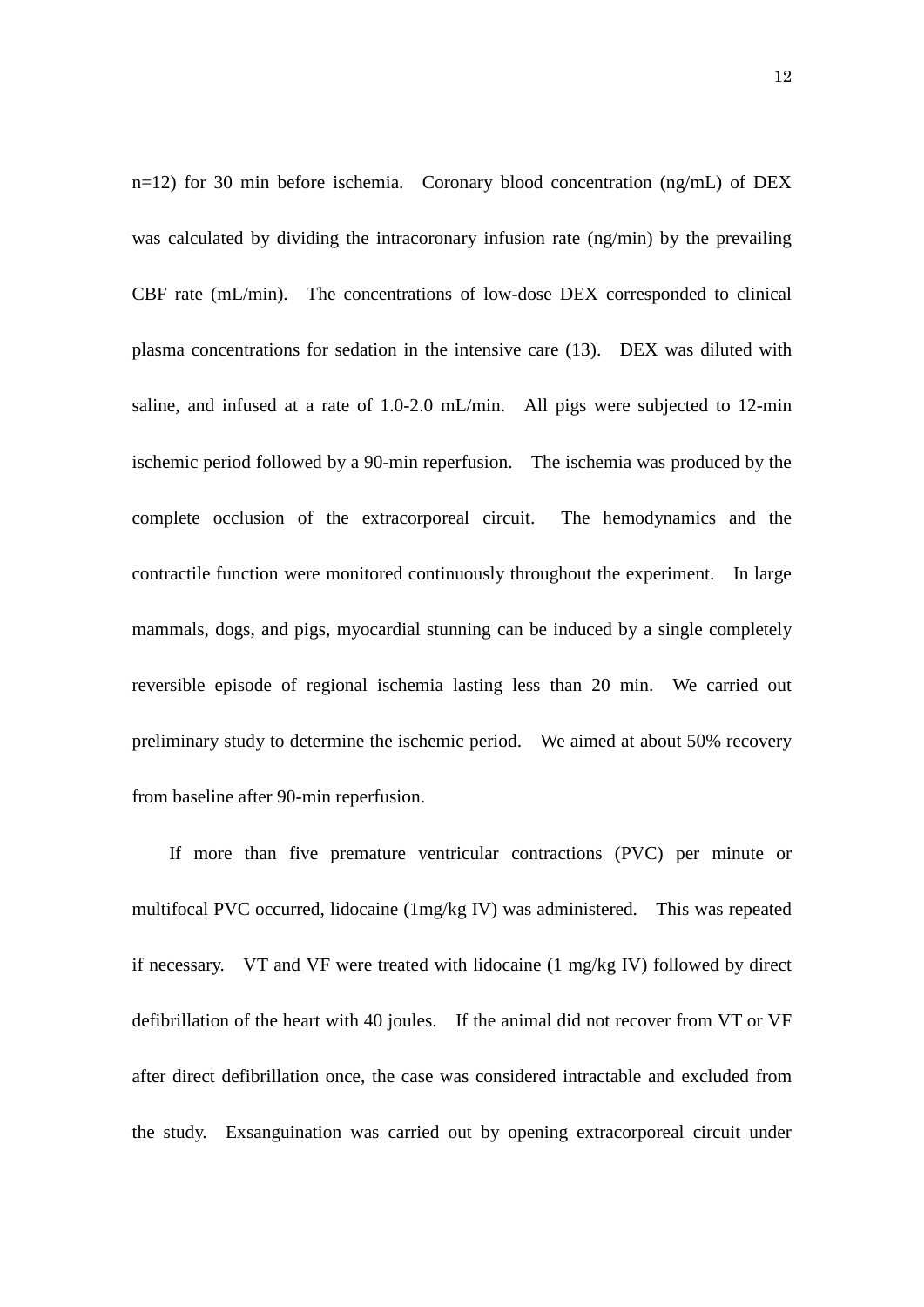anesthesia. The effect on reperfusion-induced arrhythmias was evaluated with the incidence of VT or VF and the total amount of lidocaine used within 10 min after reperfusion.

#### *Statistical analysis*

All data are expressed as mean  $\pm$  SEM. One-way analysis of variance (ANOVA) for non-repeated measures followed by the Bonferroni's post hoc test was used to test for differences in baseline hemodynamics and %SS. Data within groups were analyzed with one-way ANOVA for repeated measures, and data between groups were analyzed with two-way repeated measures ANOVA followed by the Bonferroni's post hoc test. Incidences of VT or VF were compared using Fischer's exact test. P values <0.05 were considered statistically significant. Statistical analysis was performed using SPSS 15.0 software (SPSS Japan, Tokyo, Japan)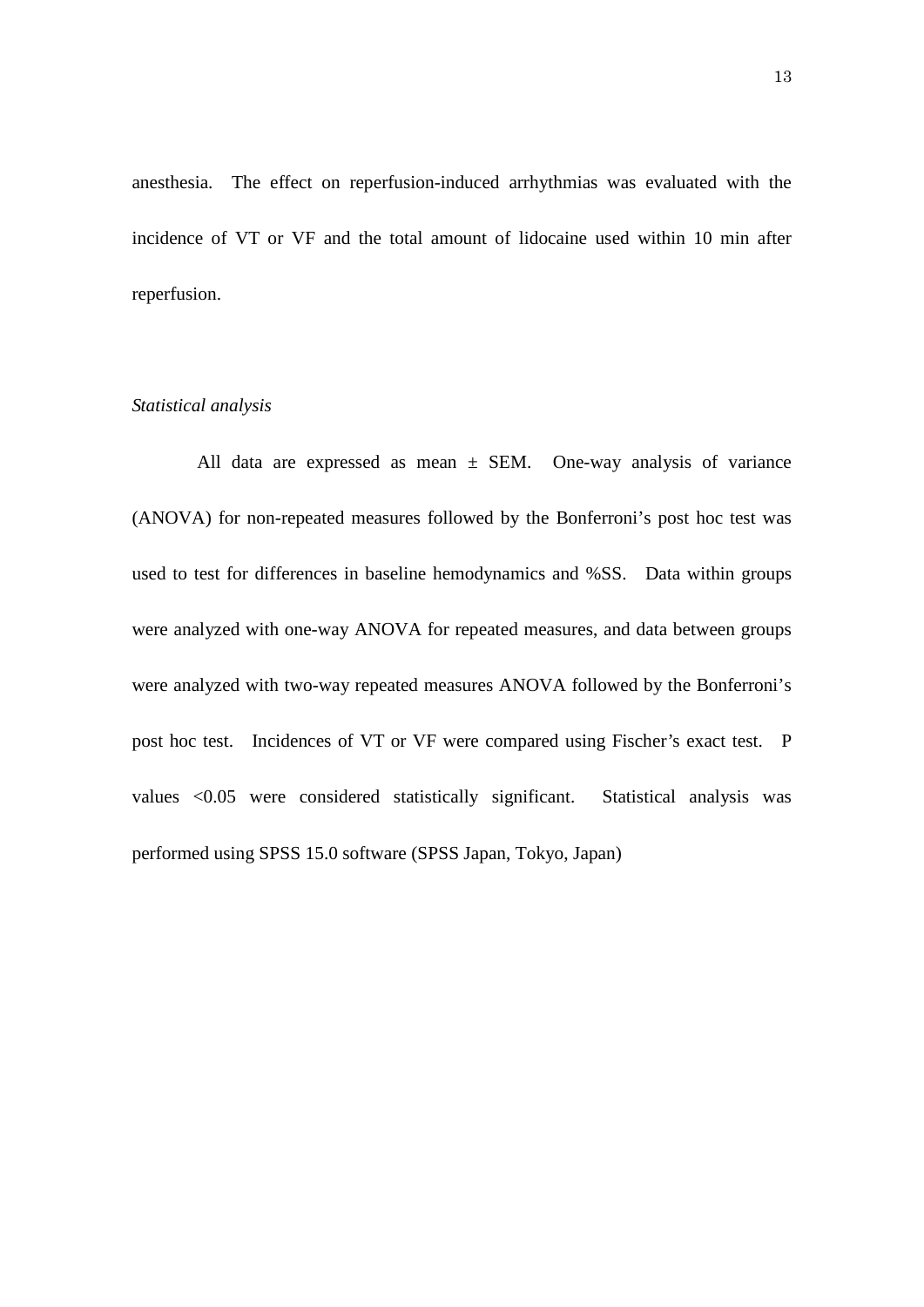### **3. Results**

There were no significant differences in demographic data among groups. Arterial blood gas values and blood glucose were maintained within physiologic range in all pigs.

#### *Reperfusion-induced arrhythmias*

Assessments of reperfusion-induced arrhythmias are summarized in Table 1. Eight pigs (67%) in group C, two pigs (22%) in group LD, and one pig (11%) in groups MD and HD exhibited VT or VF, and were treated with direct defibrillation. Four in group C, and one in groups LD and MD did not recover from VT or VF after direct defibrillation once; these cases were considered intractable and excluded from the study. The incidences of reperfusion-induced VT or VF in groups MD and HD were significantly lower than that in group C. Moreover, the DEX groups required less lidocaine than group C.

### *Hemodynamics*

Changes of hemodynamics and %SS are summarized in Table 2. There were no significant differences in the systemic and coronary hemodynamics or %SS between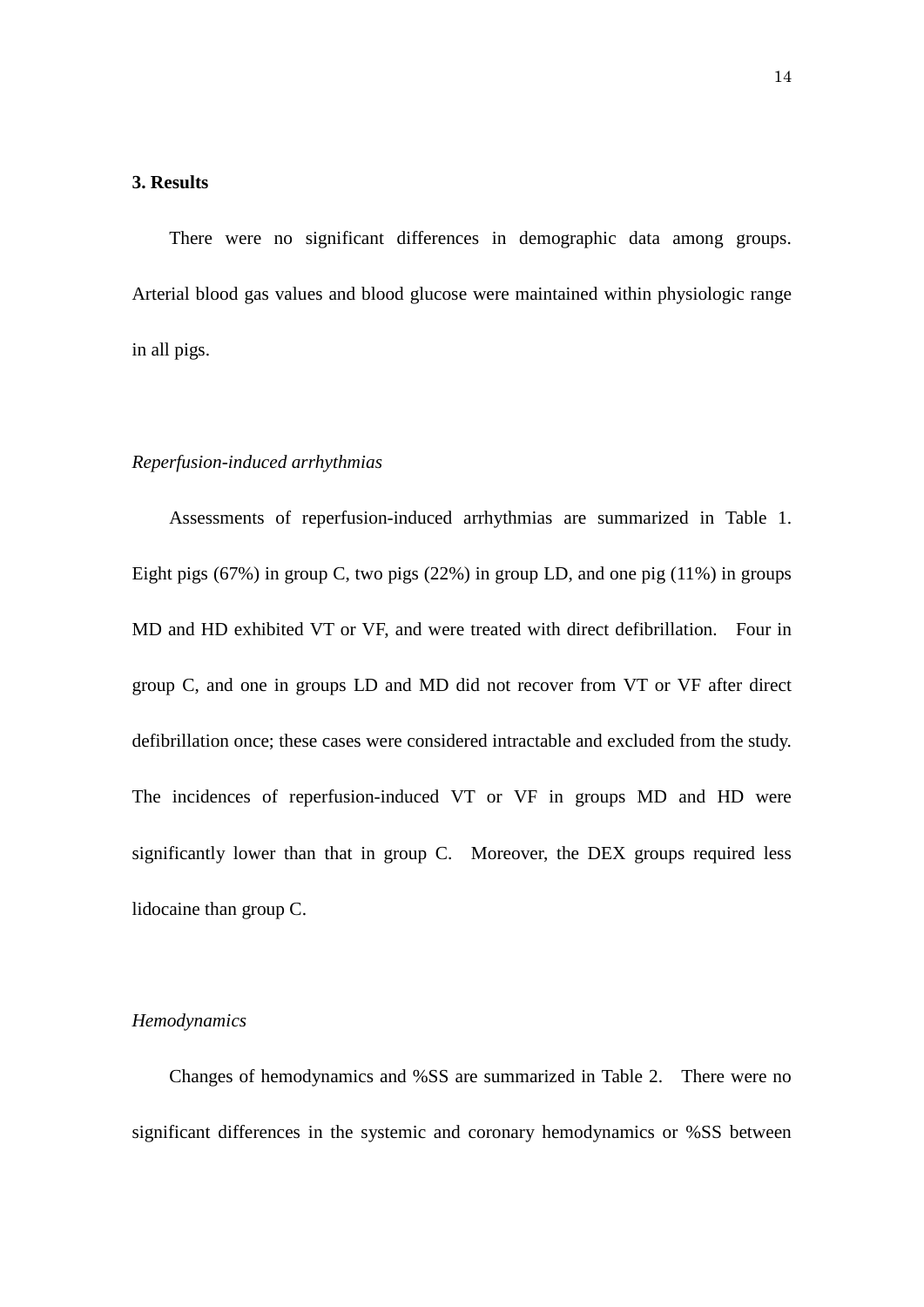pre- and post-treatment of DEX (1 ng/mL or 10 ng/mL or 100 ng/mL). LVdP/dtmax were reduced significantly during ischemia and remained depressed throughout reperfusion in all groups. LVEDP increased significantly during ischemia and early reperfusion but returned to baseline values at 90 min after reperfusion in all groups. CBF significantly increased 5 min after reperfusion compared with the baseline values in all groups.

## *Dex improves myocardial stunning*

Figure 2 shows the percentage changes of %SS from baseline (100 %) throughout the time course. In all groups, %SS markedly decreased and fell below 0% during ischemia, indicating bulging. The group C showed poor recovery of %SS during reperfusion, which was no more than 35% of baseline even after 90 min. All-dose DEX significantly enhanced the functional recovery from myocardial stunning compared with controls. Moreover, high-dose DEX significantly improved the functional recovery (72% of baseline at 90 min after reperfusion) compared with medium-dose (61% of baseline) and low-dose (58% of baseline) DEX.

#### *Dex reduces plasma NE concentrations*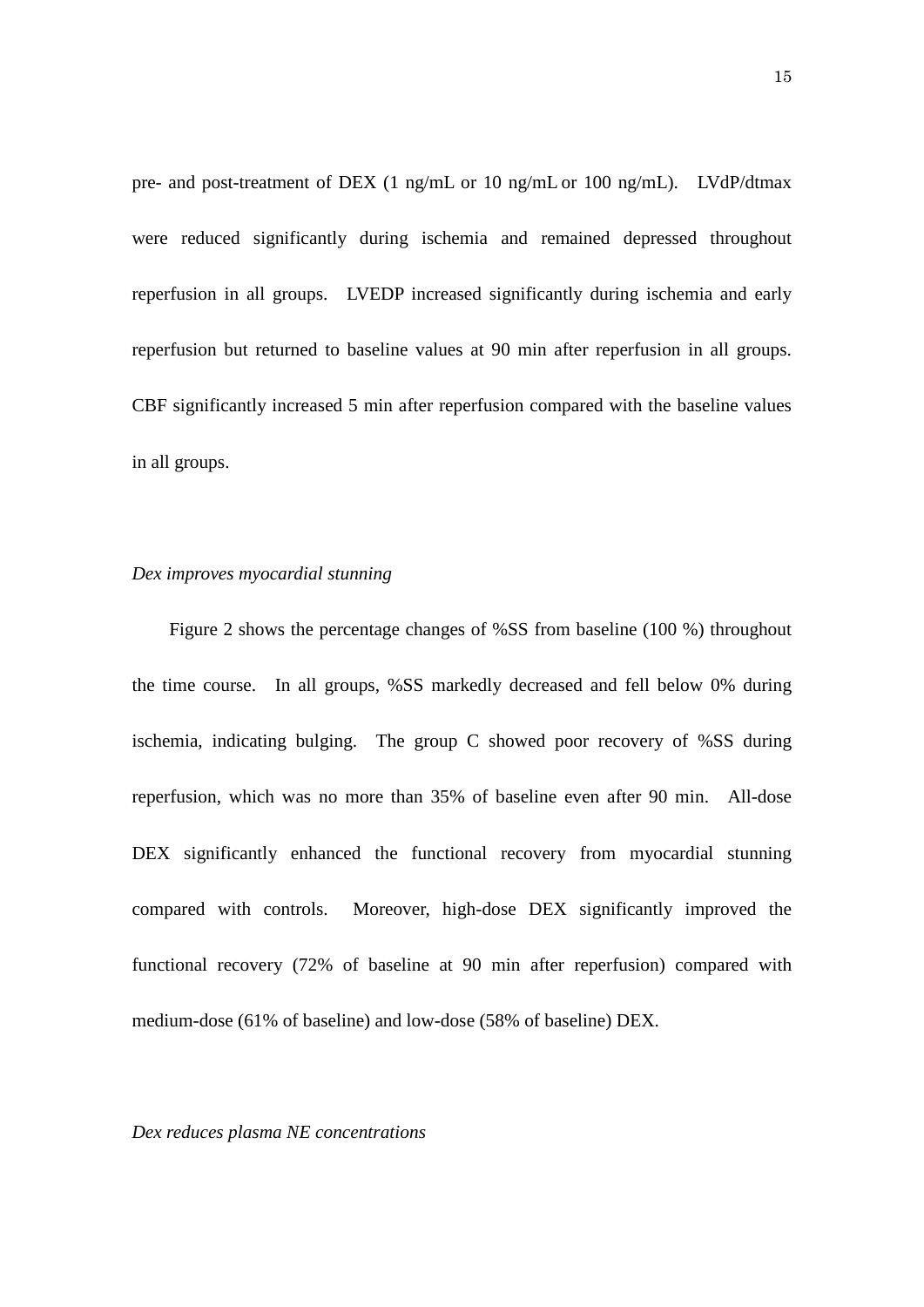Figure 3 presents the plasma NE concentrations in coronary venous blood sampling of the perfused area of LAD. In the group C, the NE concentrations significantly increased after reperfusion compared with the baseline. DEX significantly suppressed the increases of the NE concentrations after reperfusion.

### *Dex and RMBF*

Figure 4 presents the subendocardial to subepicardial (endo/epi) blood flow ratio. In the group C, LD and MD, this ratio did not significantly change after the administration of the drug compared with the baseline. In contrast, high-dose DEX significantly increased this ratio compared with the baseline.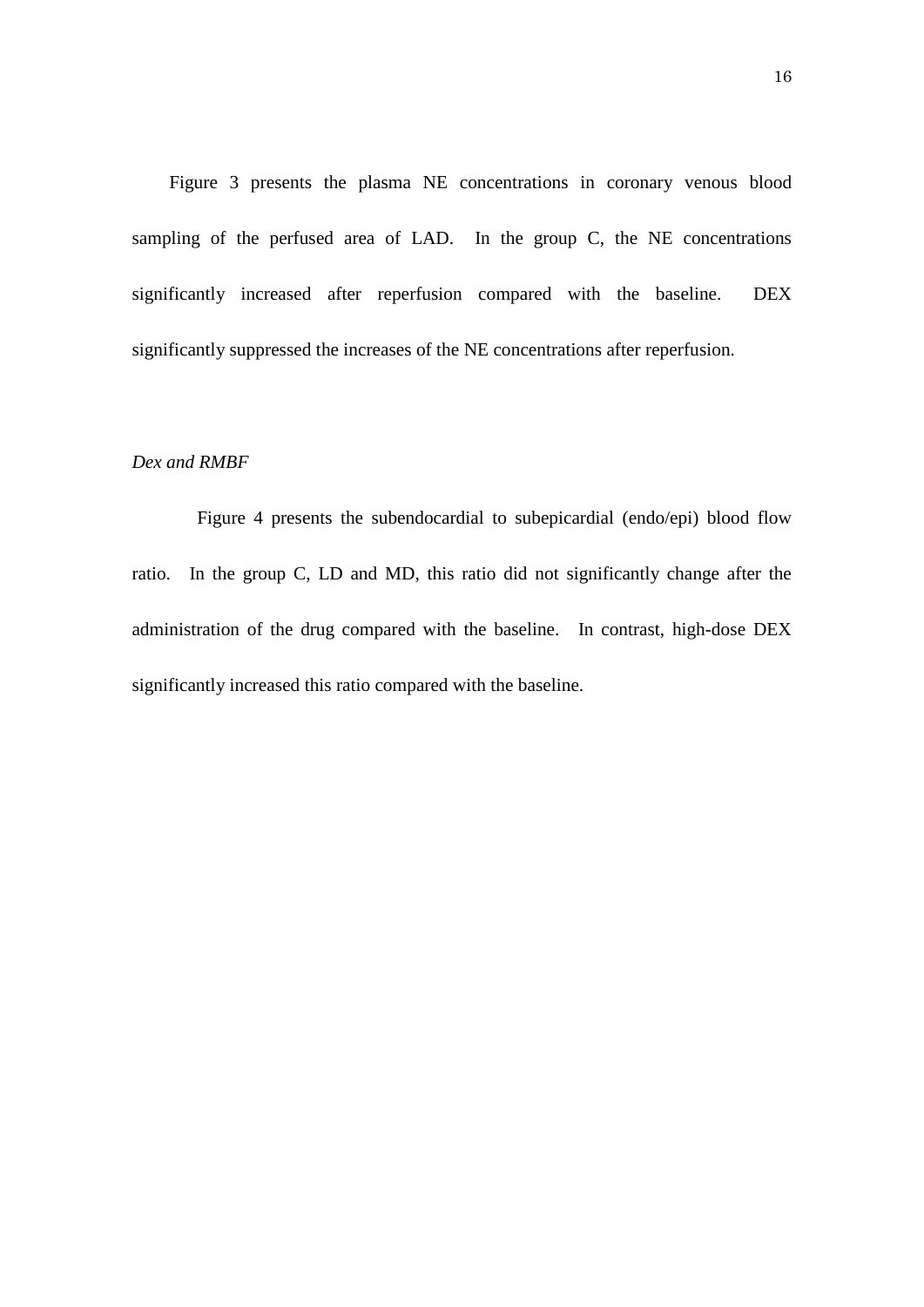### **Discussion**

The present results show that intracoronary infusion of DEX significantly improves regional myocardial contractility after 12-min ischemia and reperfusion of the perfused area of LAD in a dose-dependent manner, and suppresses reperfusion-induced ventricular arrhythmias in anesthetized pigs. These results suggest that DEX has direct protective effects against myocardial ischemia-reperfusion injury. In addition, DEX suppresses an increase in the plasma NE concentrations after reperfusion and increases the endo/epi blood flow ratio.

Myocardial reperfusion injury has four basic forms; lethal myocyte injury, vascular injury, stunned myocardium and reperfusion arrhythmias (1). Stunned myocardium and reperfusion arrhythmias are produced by brief periods (< 20 min) of coronary artery occlusion followed by reperfusion and are reversible injury in experimental studies (3, 14). Lombardi et al. (15) showed that a brief period of LAD occlusion followed by reperfusion caused sympathetic activation and a decrease in the VF threshold in dogs. Shindo et al. (16, 17) reported that both a short period (10 min) and a prolonged period (40 min) of coronary artery occlusion increased myocardial interstitial NE level in the ischemic region in cats. Chen et al. (18) showed that postischemic heart had a large amount of coronary NE overflow in an isolated working heart preparation. It is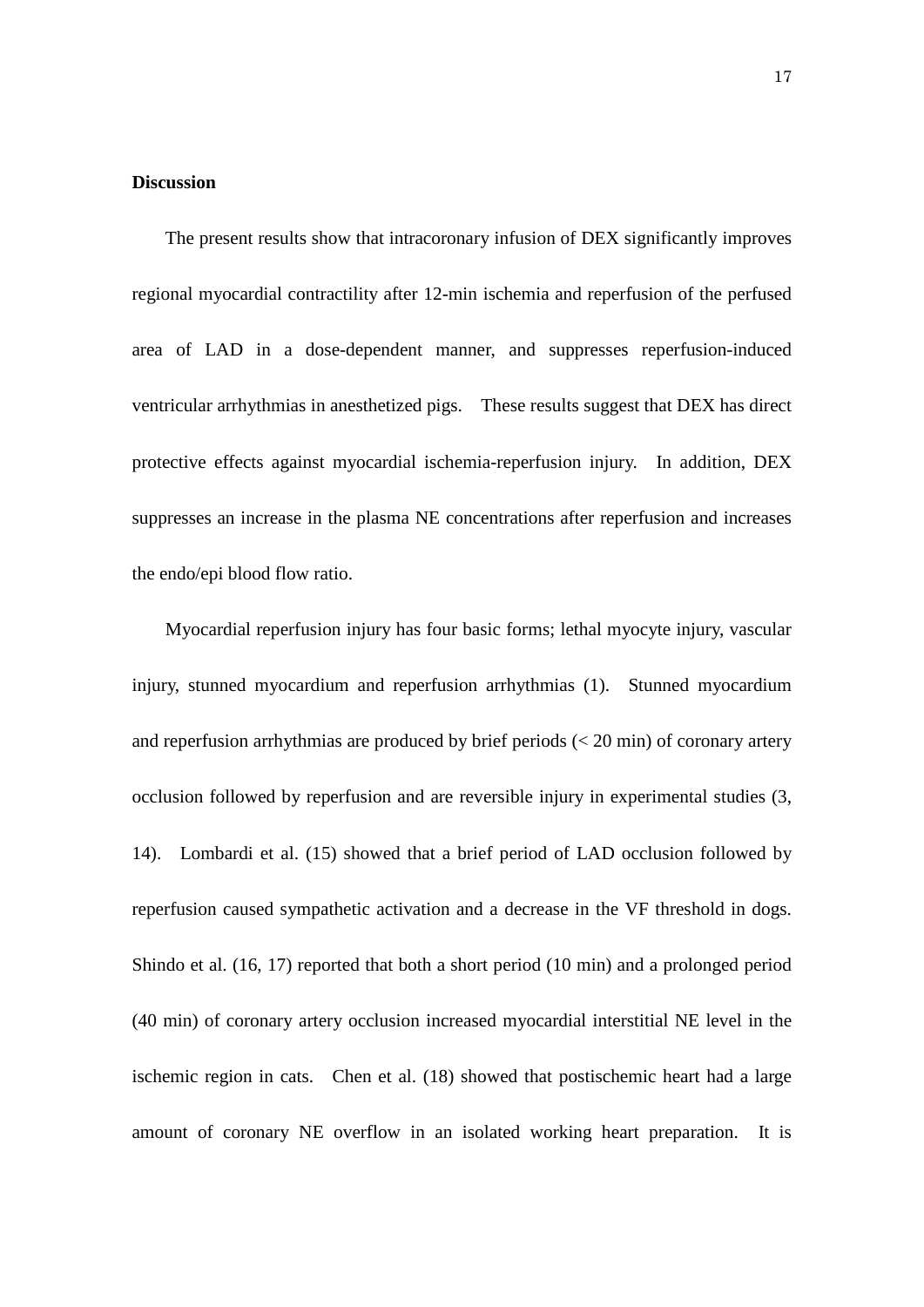considered that mechanism of stunned myocardium and reperfusion arrhythmias is associated with the increase of extracellular NE concentration within the ischemic myocardium irrespective of central sympathetic activity.

Several studies reported that intravenous administration of clonidine, an  $\alpha_2$ -adrenergic agonist, and DEX could prevent a myocardial ischemia-induced NE release in anesthetized dogs  $(9, 19, 20)$ . Mivazerol,  $\alpha_2$ -adrenergic agonist, also suppressed the increase of plasma NE concentration and preserved myocardial blood flow in the inner layers during coronary artery stenosis in anesthetized dogs (10). Meissner et al. (9) showed that clonidine improved recovery from myocardial stunning and attenuated increases in catecholamine plasma levels in dogs. Thus it is considered that  $\alpha_2$ -adrenergic agonists exert myocardial protection resulting from the attenuation of the catecholamine response to ischemic stress and redistributing myocardial blood flow. However, these protective effects might depend on central nervous actions by systemic administration of  $\alpha_2$ -adrenergic agonists. In the present study, intracoronary DEX administration suppressed an increase in NE release in the coronary venous blood sampling of the ischemic region, and exerted protective effects against reperfusion injury. Cai et al. (21) reported that  $\alpha_2$ -adrenergic receptors were present in the heart in vitro, and  $\alpha_2$ -adrenergic stimulation prevented reperfusion-induced VT/VF in vivo and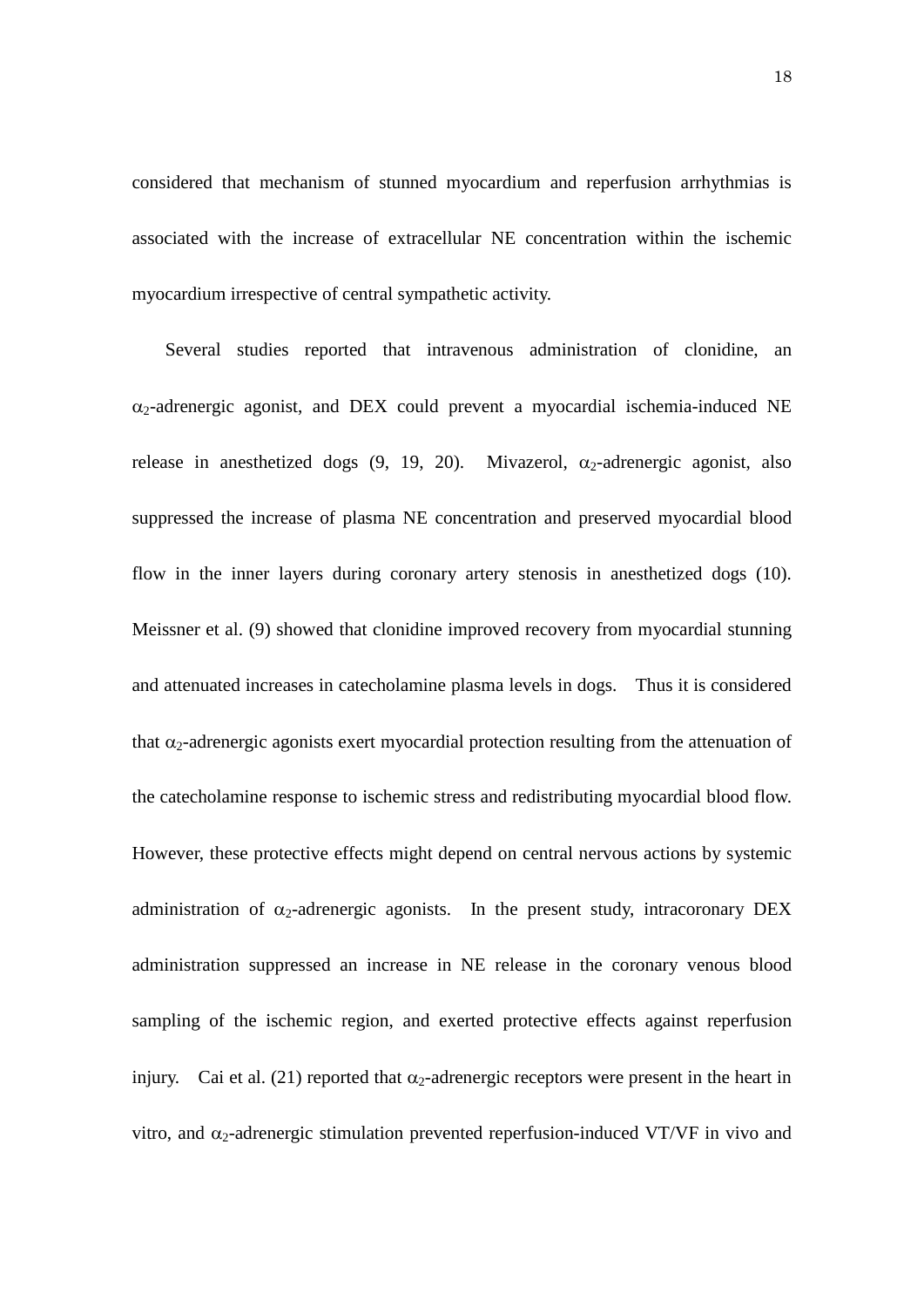that this effect is not centrally mediated. The release of NE from the isolated human papillary muscle was inhibited by xylazine, an  $\alpha_2$ -adrenergic agonist (10). Thus, the cardioprotective effects of intracoronary DEX administration should be mediated through cardiac presynaptic  $\alpha_2$ -adrenoreceptor stimulation.

The direct effects of  $\alpha_2$ -adrenergic agonists on coronary vasculature are controversial. Heusch et al. (22) showed that activation of coronary vascular  $\alpha_2$ -adrenergic receptors induced poststenotic coronary vasoconstriction and myocardial ischemia. However, previous studies indicated that  $\alpha_2$ -adrenergic coronary vasoconstriction exerts a favorable effect on ischemic myocardium preventing a transmural redistribution of blood flow away from the endocardium and improving endo/epi blood flow ratio (23, 24). Moreover, Kitakaze et al. (25) demonstrated that intracoronary  $\alpha_2$ -adrenergic stimulation increased CBF during ischemia by enhancing the vasodilative effects of adenosine released from the ischemic myocardium. In non-ischemic heart, systemic administration of DEX induced a pronounced decrease in CBF in dogs (26). However, Meissner et al. (9) reported that clonidine increased endo/epi blood flow ratio in normal condition. In the present study, CBF was not changed after intracoronary DEX administration, but in the group HD endo/epi blood flow ratio was significantly increased in normal condition. Lawrence et al. (27) also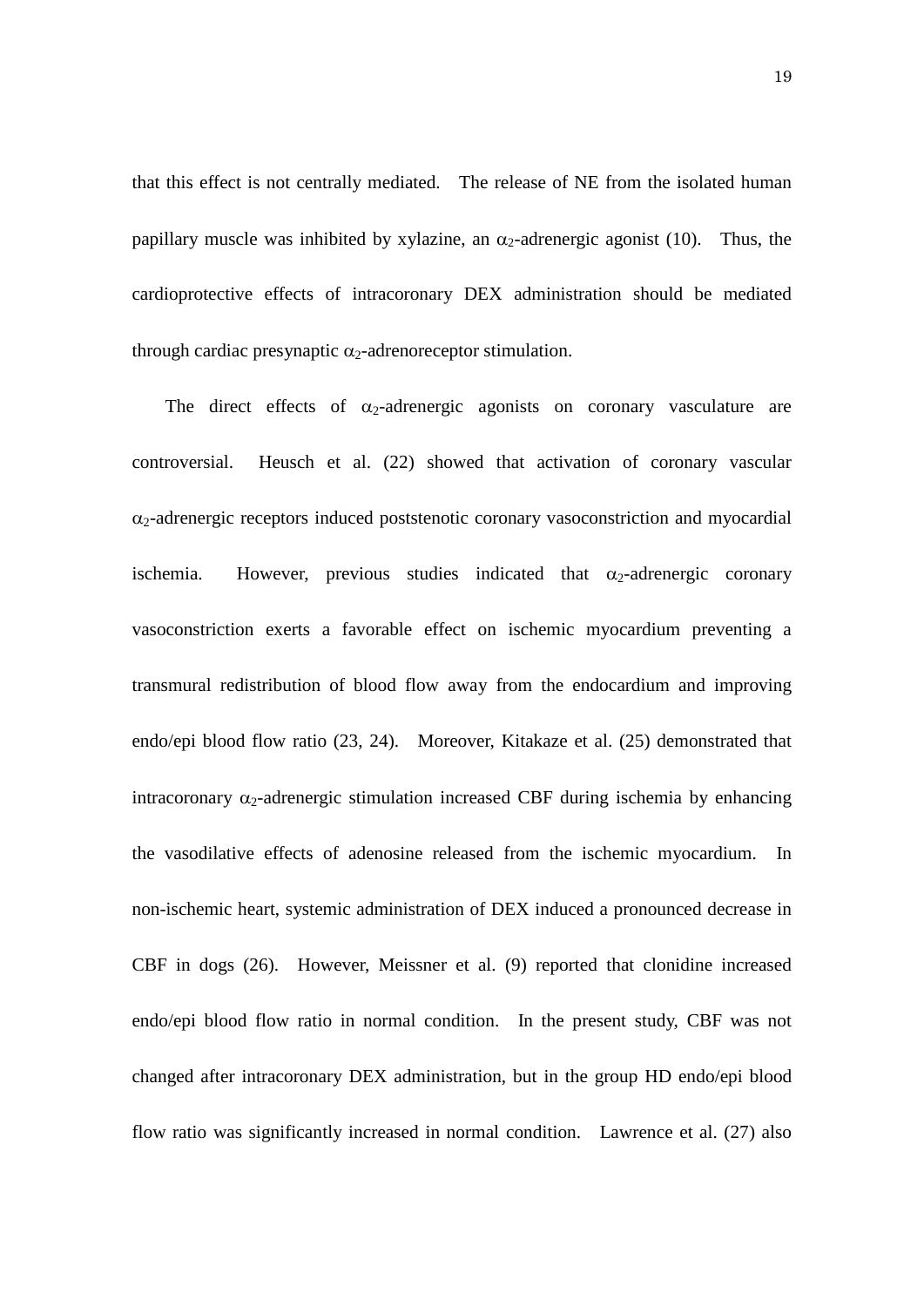reported that DEX at 10 µg/kg but not 0.1 or 1 µg/kg increased endo/epi blood flow ratio without changing CBF in halothane- and fentanyl-anesthetized dogs. This effect of high-dose DEX may cause more improvement of the functional recovery from myocardial stunning.

The application of cardioprotective therapy after reperfusion is clinically feasible because the onset of reperfusion is predictable and is under the clinician's control. The present results show that intracoronary infusion of DEX before ischemia enhanced the functional recovery of stunned myocardium and suppressed reperfusion-induced ventricular arrhythmias. Okada et al. (28) reported that administration of DEX during the pre-ischemic period reduces myocardial infarct size in isolated rat heart. On the other hand, Guo et al. (29) reported that administration of DEX pre-hypoxia, but not post-hypoxia, exerts a direct protective effect on the left ventricular dysfunction caused by hypoxia-reoxygenation in isolated rat heart. Mimuro et al. (30) also demonstrated that administration of DEX after reperfusion did not influence hemodynamics or CBF, but increased myocardial infarct size in isolated rat heart. The mechanisms of this discrepancy are not known; however, administration of DEX after reperfusion might not be beneficial or deleterious.

The doses of DEX using in this study were set on the basis of a previous study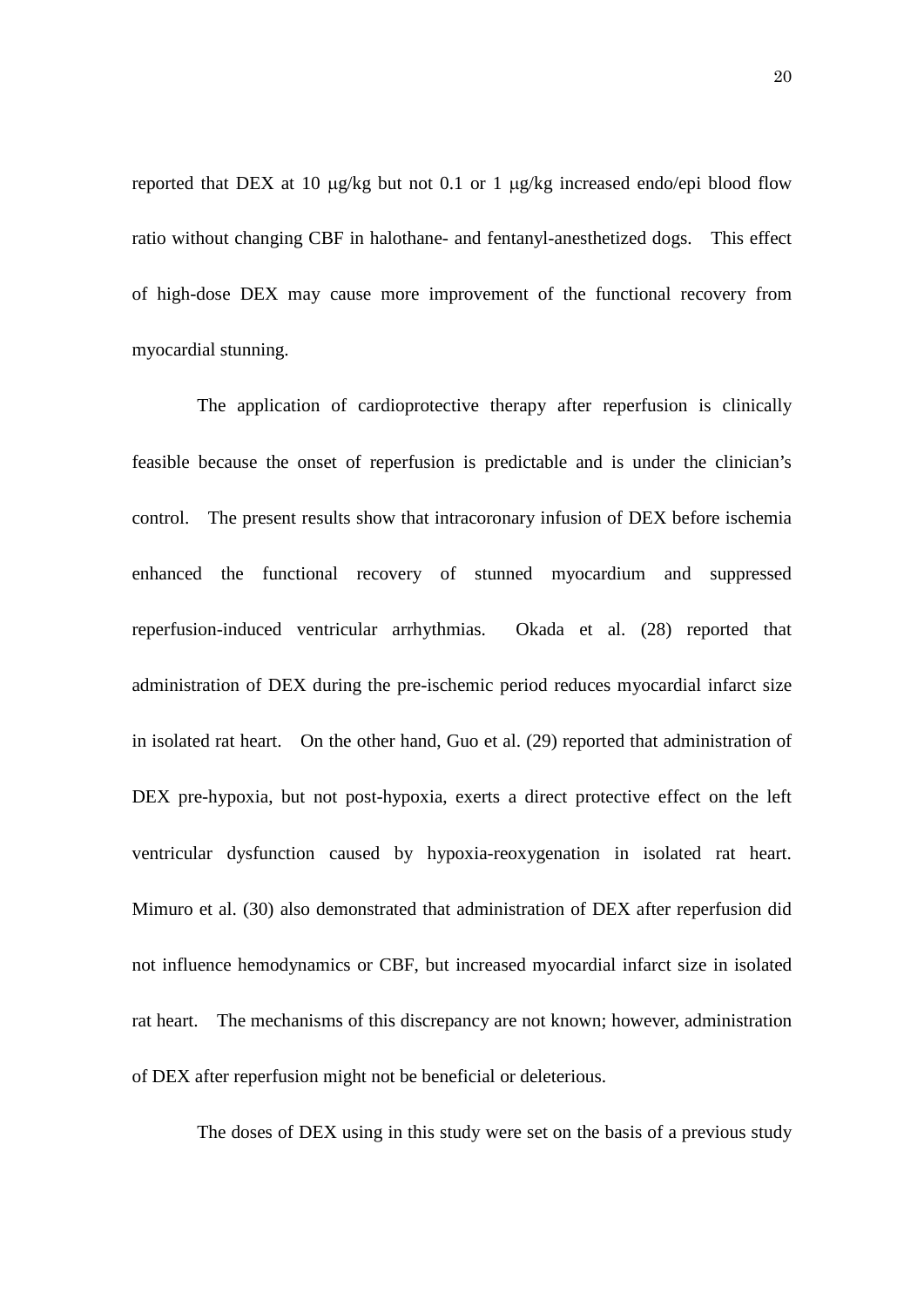using  $0.7-14.7$  ng/ml DEX in volunteers (31), and the concentrations of DEX in groups LD and MD corresponded to 10 and 100 times clinical plasma concentrations for sedation in intensive care (13). It is possible that a factor other than  $\alpha_2$ -adrenergic agonist activity affected the present results in group HD. The present results show that high-dose DEX significantly increased endo/epi blood flow ratio and caused greater improvement in terms of functional recovery. In addition, we suggest that the greater improvement in terms of functional recovery is mediated by an increase in endo/epi blood flow ratio. These results are consistent with previous studies using other  $\alpha_2$ -adrenergic agonists, such as mivazerol or clonidine (8, 9). It is likely that the effects of a factor other than  $\alpha_2$ -adrenergic agonist activity are only small, even with the use of high-dose DEX in this study. The esophageal temperature (36-37°C) maintained in this study was slightly lower than the normal temperature. Hypothermia would affect myocardial injury (32). However, mild hypothermia is thought to occur below 35°C, and there were no significant differences in terms of esophageal temperature among the groups in this study. The body temperature should not have affected our results.

In the present study, while the LAD was perfused with blood containing DEX, venous effluent containing DEX (that portion not collected via the implanted coronary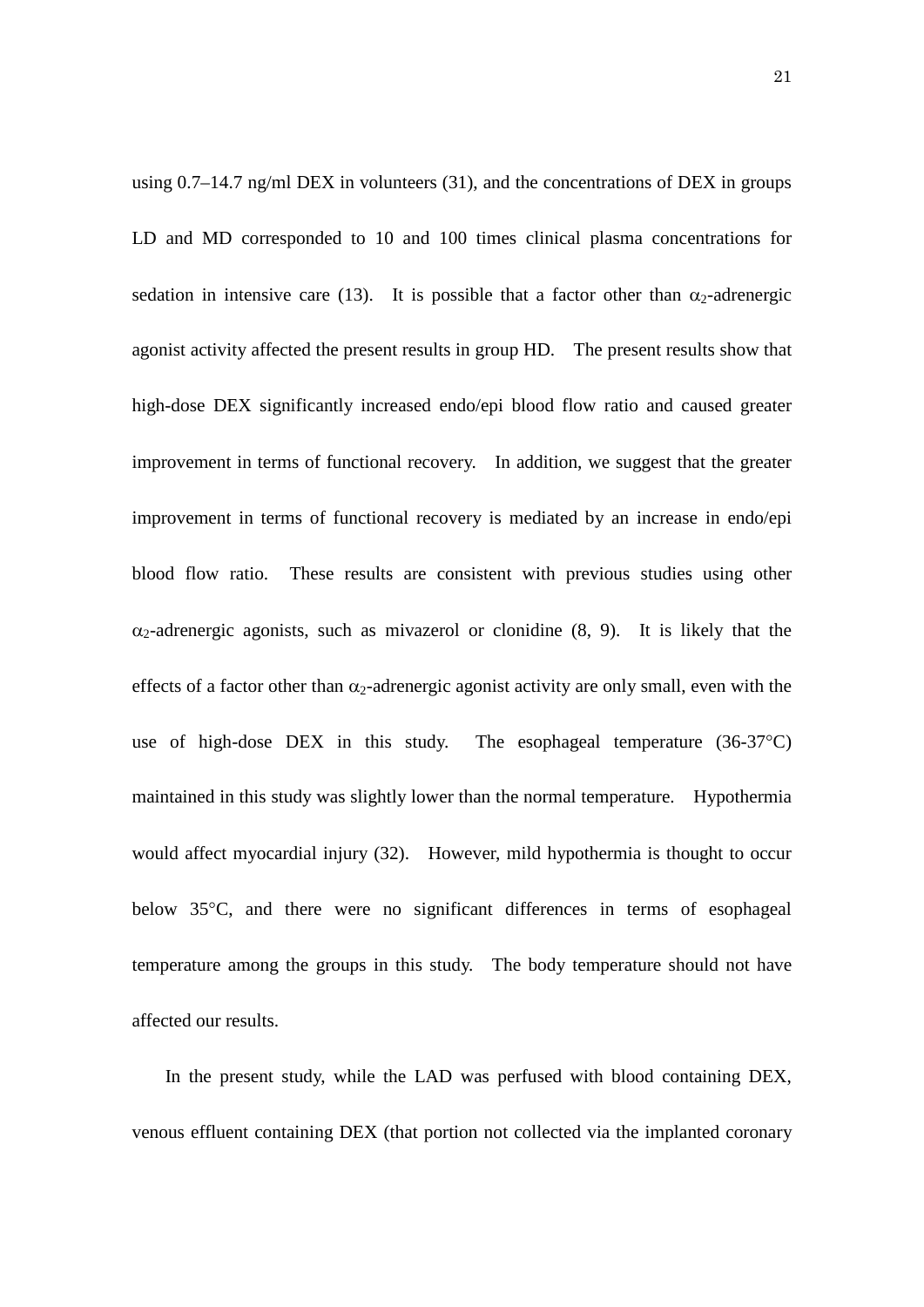venous catheter) returned directly to the systemic circulation. However, this venous return is the relatively small size compared to the total systemic venous return. In addition, systemic hemodynamic parameters did not vary during the intracoronary infusion of DEX. Therefore, although measurements of aortic blood concentrations were not available to confirm, we assumed that its concentrations in the systemic arterial circulation remained low and did not exert central nervous actions.

In conclusion, intracoronary DEX enhanced the functional recovery of stunned myocardium and suppressed reperfusion-induced ventricular arrhythmias. These effects are possible due to preventing an increase of myocardial NE level in ischemic region through cardiac presynaptic  $\alpha_2$ -adrenoreceptor stimulation, but this is not centrally mediated.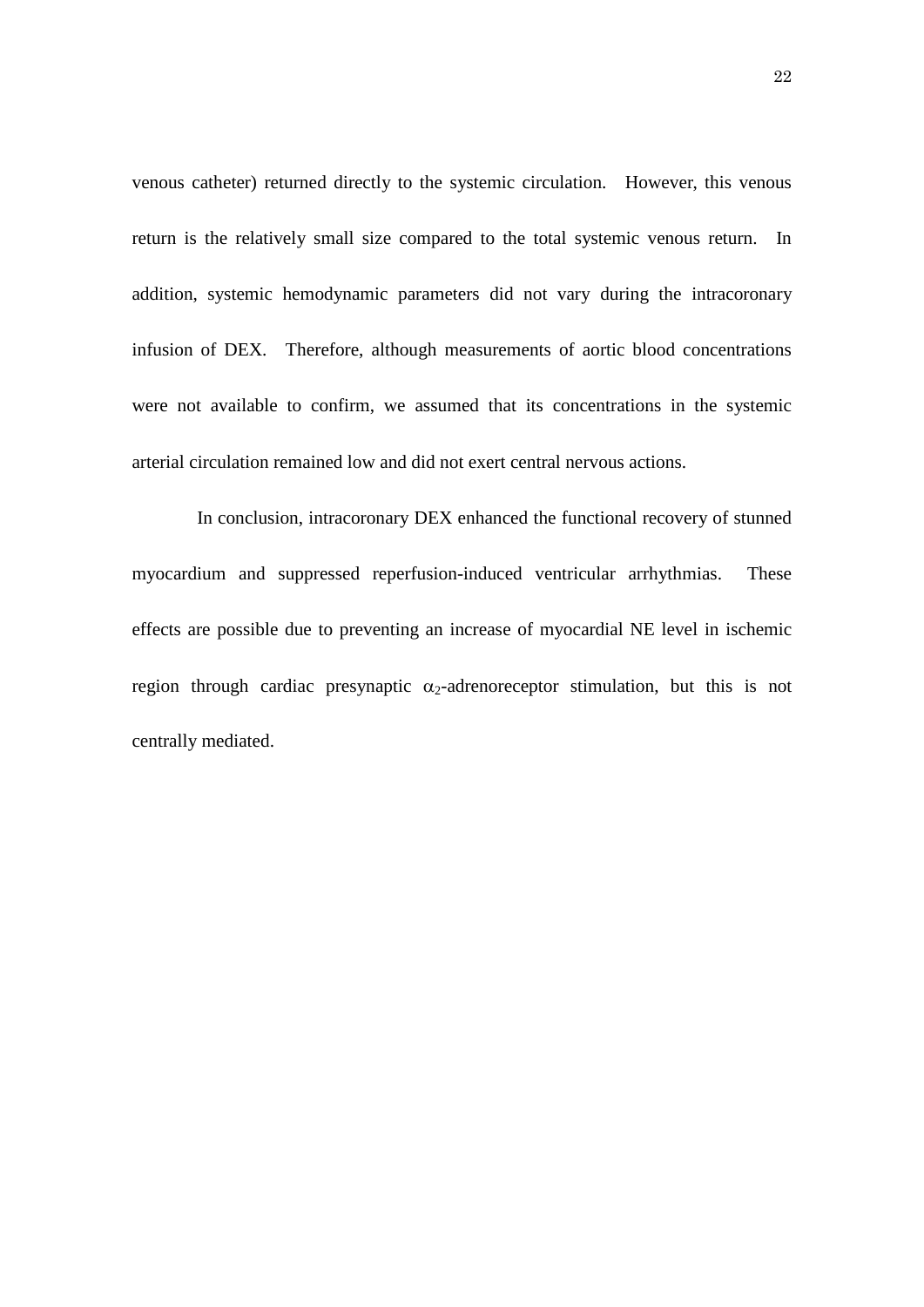# **List of abbreviations**

VT: ventricular tachycardia; VF: ventricular fibrillation; NE: norepinephrine; DEX: dexmedetomidine; IV: intravenous; PaCO<sub>2</sub>: arterial carbon dioxide tension; PaO<sub>2</sub>: arterial oxygen tension; LAD: left anterior descending coronary artery; CPP: coronary perfusion pressure; CBF: coronary blood flow; LV: left ventricular; LVP: left ventricular pressure; LVdP/dt<sub>max</sub>: peak rate of increase in left ventricular pressure; %SS: percentage segment shortening; ESL: end-systolic segment length; EDL: end-diastolic segment length; RMBF: regional myocardial blood flow; PVC: premature ventricular contractions; endo/epi: subendocardial to subepicardial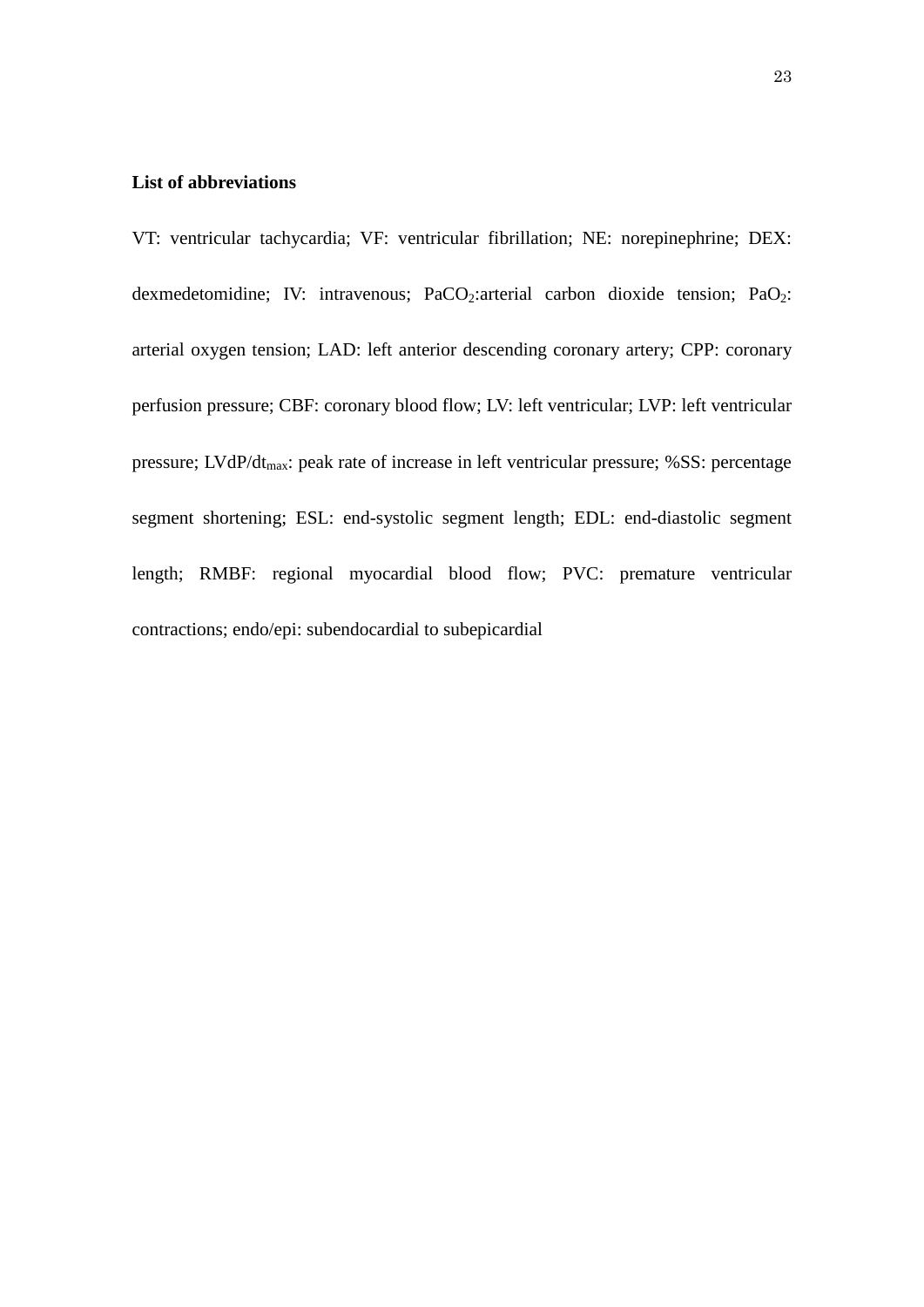### **References**

- 1. Kloner RA: Does reperfusion injury exist in humans? *J Am Coll Cardiol* 21:537-545, 1993.
- 2. Kloner RA, Bolli R, Marban E, [Reinlib](http://www.ncbi.nlm.nih.gov/pubmed?term=%22Reinlib%20L%22%5BAuthor%5D) L, [Braunwald E:](http://www.ncbi.nlm.nih.gov/pubmed?term=%22Braunwald%20E%22%5BAuthor%5D) Medical and cellular implications of stunning, hibernation, and preconditioning; An NHLBI workshop. *Circulation* 97:1848-1867, 1998.
- 3. Hagar JM, Hale SL, Kloner RA: Effect of preconditioning ischemia on reperfusion arrhythmias after coronary artery occlusion and reperfusion in the rat. *Circ Res* 68:61-68, 1991.
- 4. Schömig A, Richardt G: The role of catecholamines in ischemia. *J Cardiovasc Pharmacol* 16:S105-112, 1990.
- 5. Lameris TW, de Zeeuw S, Alberts G, [Boomsma F,](http://www.ncbi.nlm.nih.gov/pubmed?term=%22Boomsma%20F%22%5BAuthor%5D) [Duncker DJ,](http://www.ncbi.nlm.nih.gov/pubmed?term=%22Duncker%20DJ%22%5BAuthor%5D) [Verdouw PD,](http://www.ncbi.nlm.nih.gov/pubmed?term=%22Verdouw%20PD%22%5BAuthor%5D) [Veld](http://www.ncbi.nlm.nih.gov/pubmed?term=%22Veld%20AJ%22%5BAuthor%5D)  [AJ,](http://www.ncbi.nlm.nih.gov/pubmed?term=%22Veld%20AJ%22%5BAuthor%5D) [van Den Meiracker AH:](http://www.ncbi.nlm.nih.gov/pubmed?term=%22van%20Den%20Meiracker%20AH%22%5BAuthor%5D) Time course and mechanism of myocardial catecholamine release during transient ischemia in vivo. *Circulation* 101:2645-2650, 2000.
- 6. Miura T, Kawamura S, Tatsuno H, [Ikeda Y,](http://www.ncbi.nlm.nih.gov/pubmed?term=%22Ikeda%20Y%22%5BAuthor%5D) [Mikami S,](http://www.ncbi.nlm.nih.gov/pubmed?term=%22Mikami%20S%22%5BAuthor%5D) [Iwamoto H,](http://www.ncbi.nlm.nih.gov/pubmed?term=%22Iwamoto%20H%22%5BAuthor%5D) [Okamura T,](http://www.ncbi.nlm.nih.gov/pubmed?term=%22Okamura%20T%22%5BAuthor%5D) [Iwatate M,](http://www.ncbi.nlm.nih.gov/pubmed?term=%22Iwatate%20M%22%5BAuthor%5D) [Kimura M,](http://www.ncbi.nlm.nih.gov/pubmed?term=%22Kimura%20M%22%5BAuthor%5D) [Dairaku Y,](http://www.ncbi.nlm.nih.gov/pubmed?term=%22Dairaku%20Y%22%5BAuthor%5D) [Maekawa T,](http://www.ncbi.nlm.nih.gov/pubmed?term=%22Maekawa%20T%22%5BAuthor%5D) [Matsuzaki M:](http://www.ncbi.nlm.nih.gov/pubmed?term=%22Matsuzaki%20M%22%5BAuthor%5D) Ischemic preconditioning attenuates cardiac sympathetic nerve injury via ATP-sensitive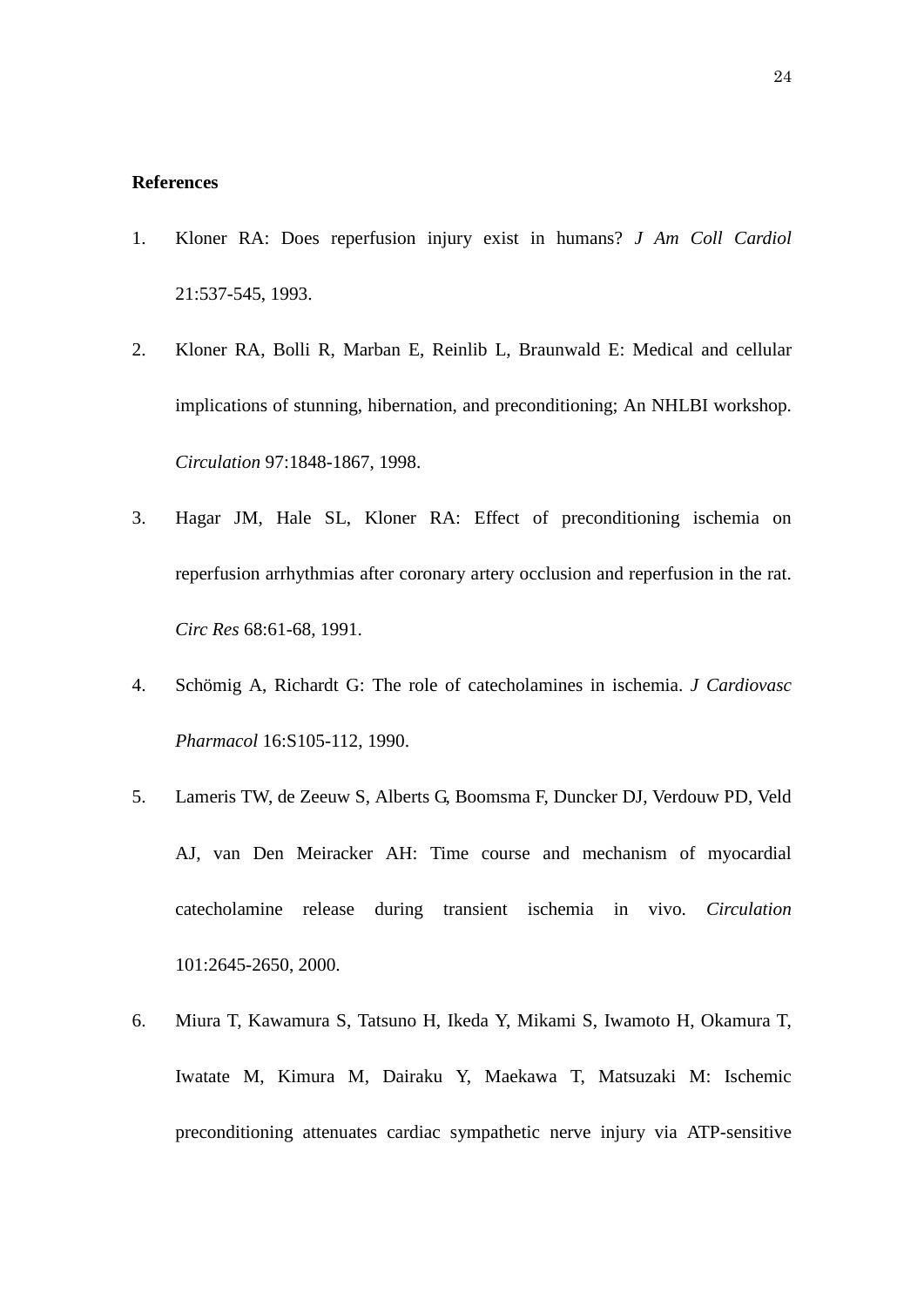potassium channels during myocardial ischemia. *Circulation* 104:1053-1058, 2001.

- 7. Roekaerts PM, Prinzen FW, Lange SD: Beneficial effects of dexmedetomidine on ischaemic myocardium of anaesthetized dogs. *Br J Anaesth* 77:427-429, 1996.
- 8. Roekaerts PM, Prinzen FW, Willigers HM, Lange SD: The effects of  $\alpha_2$ -adrenergic stimulation with mivazerol on myocardial blood flow and function during coronary artery stenosis in anesthetized dogs. *Anesth Analg* 82:702-711, 1996.
- 9. Meissner A, Weber TP, Van Aken H, [Zbieranek K,](http://www.ncbi.nlm.nih.gov/pubmed?term=%22Zbieranek%20K%22%5BAuthor%5D) [Rolf N:](http://www.ncbi.nlm.nih.gov/pubmed?term=%22Rolf%20N%22%5BAuthor%5D) Clonidine improve recovery from myocardial stunning in conscious chronically instrumented dogs. *Anesth Analg* 87:1009-1014, 1998.
- 10. Matkó, I; Fehér, E; Vizi, ES: Receptor mediated presynaptic modulation of the release of noradrenaline in human papillary muscle. *Cardiovasc Res* 28:700-704, 1994.
- 11. Maze M, Tranquilli W: Alpha-2 adrenoceptor agonists: defining the role in clinical anesthesia. *Anesthesiology* 74:581-605, 1991.
- 12. [Biccard BM,](http://www.ncbi.nlm.nih.gov/pubmed?term=%22Biccard%20BM%22%5BAuthor%5D) [Goga S,](http://www.ncbi.nlm.nih.gov/pubmed?term=%22Goga%20S%22%5BAuthor%5D) [de Beurs J:](http://www.ncbi.nlm.nih.gov/pubmed?term=%22de%20Beurs%20J%22%5BAuthor%5D) Dexmedetomidine and cardiac protection for non-cardiac surgery: a meta-analysis of randomised controlled trials. *Anaesthesia*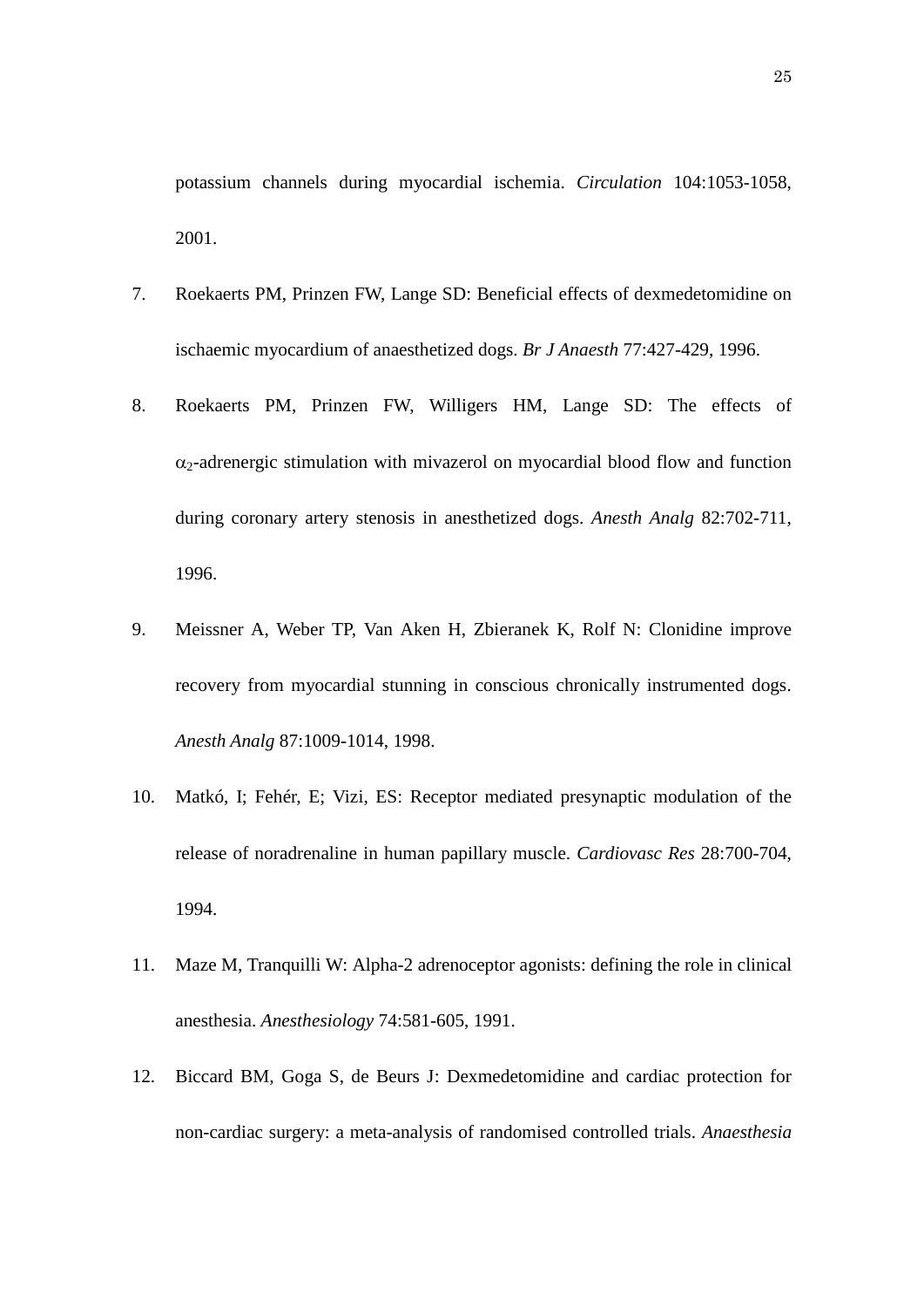63:4-14, 2008.

- 13. Venn RM, Karol MD, GroundsRM:. Pharmacokinetics of dexmedetomidine infusions for sedation of postoperative patients requiring intensive caret. *Br J Anaesth* 88:669-75; 2002.
- 14. Bolli R: Mechanism of myocardial "stunning". *Circulation* 82:723-738, 1990.
- 15. Lombardi F, Verrier RL, Lown B: Relationship between sympathetic neural activity, coronary dynamics, and vulnerability to ventricular fibrillation during myocardial ischemia and reperfusion. *Am Heart J* 105:958-965, 1983.
- 16. Shindo T, Akiyama T, Yamazaki T, Ninomiya I: Increase in myocardial interstitial norepinephrine during a short period of coronary occlusion. *J Auton Nerv Syst* 48:91-96, 1994.
- 17. Shindo T, Akiyama T, Yamazaki T, Ninomiya I: Regional myocardial interstitial norepinephrine kinetics during coronary occlusion and reperfusion. *Am J Physiol* 270:H245-251, 1996.
- 18. Chen H, Higashino H, Maeda K, [Zhang Z,](http://www.ncbi.nlm.nih.gov/pubmed?term=%22Zhang%20Z%22%5BAuthor%5D) [Ohta Y,](http://www.ncbi.nlm.nih.gov/pubmed?term=%22Ohta%20Y%22%5BAuthor%5D) [Wang Z,](http://www.ncbi.nlm.nih.gov/pubmed?term=%22Wang%20Z%22%5BAuthor%5D) [Su DF,](http://www.ncbi.nlm.nih.gov/pubmed?term=%22Su%20DF%22%5BAuthor%5D) [Yuan WJ:](http://www.ncbi.nlm.nih.gov/pubmed?term=%22Yuan%20WJ%22%5BAuthor%5D) Reduction of cardiac norepinephrine improves postischemic heart function in stroke-prone spontaneously hypertensive rats. *J Cardiovasc Pharmacol* 38:821-832, 2001.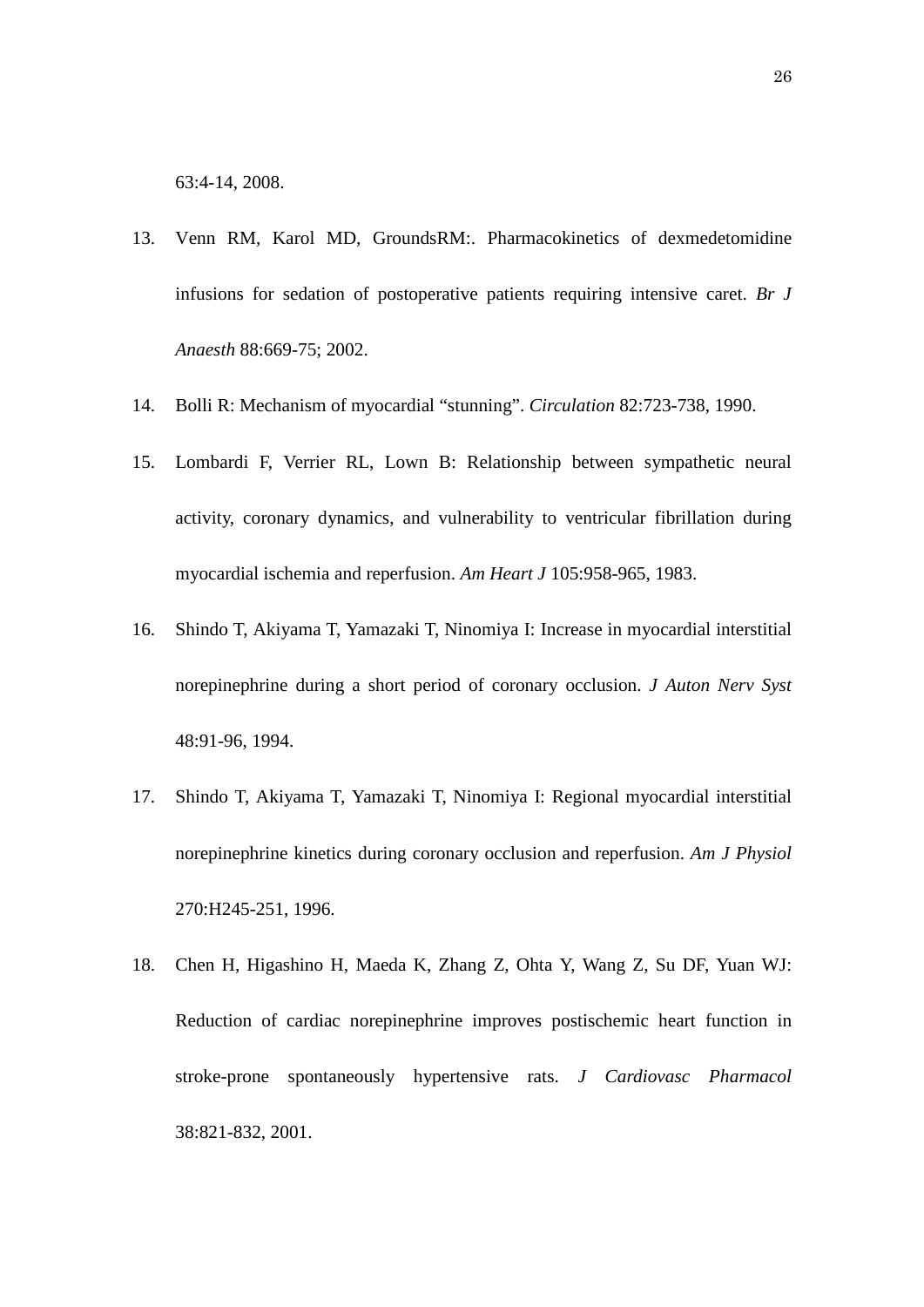- 19. Kono M, Morita S, Hayashi T, [Saitoh M,](http://www.ncbi.nlm.nih.gov/pubmed?term=%22Saitoh%20M%22%5BAuthor%5D) [Fuke N,](http://www.ncbi.nlm.nih.gov/pubmed?term=%22Fuke%20N%22%5BAuthor%5D) [Rubsamen R:](http://www.ncbi.nlm.nih.gov/pubmed?term=%22Rubsamen%20R%22%5BAuthor%5D) The effects of intravenous clonidine on regional myocardial function in a canine model of regional myocardial ischemia. *Anesth Analg* 78:1047-1052, 1994.
- 20. Willigers HM, Prinzen FW, Roekaerts PM, [de Lange S,](http://www.ncbi.nlm.nih.gov/pubmed?term=%22de%20Lange%20S%22%5BAuthor%5D) [Durieux ME:](http://www.ncbi.nlm.nih.gov/pubmed?term=%22Durieux%20ME%22%5BAuthor%5D) Dexmedetomidine decreases perioperative myocardial lactate release in dogs. *Anesth Analg* 96:657-664, 2003.
- 21. Cai JJ, Morgan DA, Haynes WG, [Martins JB,](http://www.ncbi.nlm.nih.gov/pubmed?term=%22Martins%20JB%22%5BAuthor%5D) [Lee HC:](http://www.ncbi.nlm.nih.gov/pubmed?term=%22Lee%20HC%22%5BAuthor%5D)  $\alpha_2$ -Adrenergic stimulation is protective against ischemia-reperfusion-induced ventricular arrhythmias in vivo. *Am J Physiol* 283:H2606-2611, 2002.
- 22. Heusch G, Schipke J, Thamer V: Clonidine prevents the sympathetic initiation and aggravation of poststenotic myocardial ischemia. *J Cardiovasc Pharmacol* 7:1176-1182, 1985.
- 23. Chilian WM, Ackell PH: Transmural differences in sympathetic coronary constriction during exercise in the presence of coronary stenosis. *Circ Res* 62:216-225, 1988.
- 24. Miyamoto MI, Rockman HA, Guth BD, Heusch G, Ross J Jr.: Effect of alpha-adrenergic stimulation on regional contractile function and myocardial blood flow with and without ischemia. *Circulation* 84:1715-1724, 1991.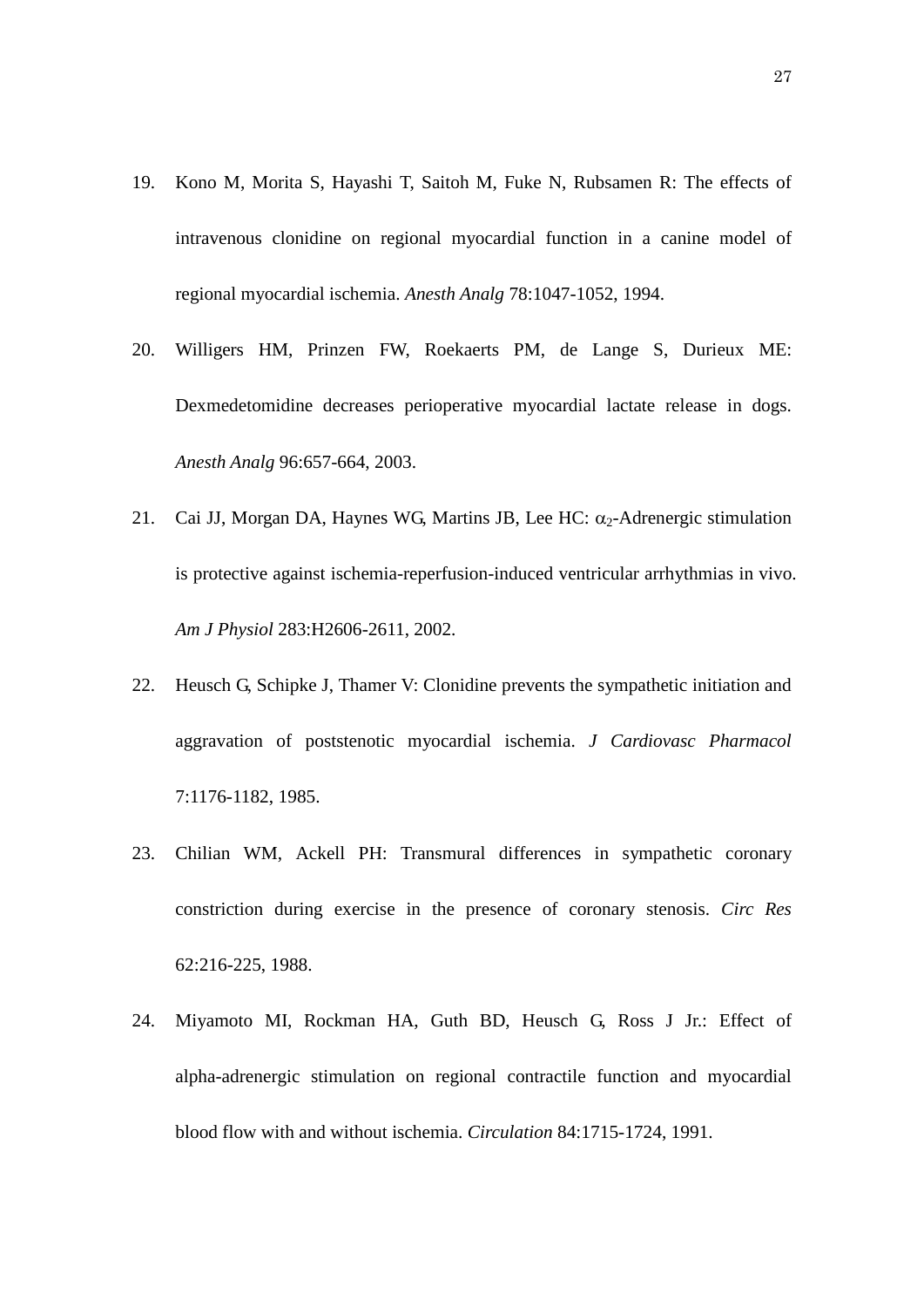- 25. Kitakaze M, Hori M, Gotoh K, [Sato H,](http://www.ncbi.nlm.nih.gov/pubmed?term=%22Sato%20H%22%5BAuthor%5D) [Iwakura K,](http://www.ncbi.nlm.nih.gov/pubmed?term=%22Iwakura%20K%22%5BAuthor%5D) [Kitabatake A,](http://www.ncbi.nlm.nih.gov/pubmed?term=%22Kitabatake%20A%22%5BAuthor%5D) [Inoue M,](http://www.ncbi.nlm.nih.gov/pubmed?term=%22Inoue%20M%22%5BAuthor%5D) [Kamada T:](http://www.ncbi.nlm.nih.gov/pubmed?term=%22Kamada%20T%22%5BAuthor%5D) Beneficial effects of  $\alpha_2$ -adrenoceptor activity on ischemic myocardium during coronary hypoperfusion in dogs. *Cir Res* 65:1632-1645, 1989.
- 26. Flacke WE, Flacke JW, Bloor BC, McIntee DF, Sagan M: Effects of dexmedetomidine on systemic and coronary hemodynamics in the anesthetized dog. *J Cardiothorac Vasc Anesth* 17:41-49, 1993.
- 27. Lawrence CJ, Prinzen FW, de Lange S: The effect of dexmedetomidine on the balance of myocardial energy requirement and oxygen supply and demand. *Anesth Analg* 82:544-550, 1996.
- 28. Okada H, Kurita T, Mochizuki T, Morita K, Sato S. The cardioprotective effect of dexmedetomidine on global ischaemia in isolated rat hearts. *Resuscitation* 74: 538-545, 2007.
- 29. Guo H, Takahashi S, Cho S, Hara T, Tomiyasu S, Sumikawa K: The effects of dexmedetomidine on left ventricular function during hypoxia and reoxygenation in isolated rat hearts. *Anesth Analg* 100:629-635, 2005.
- 30. Mimuro S, Katoh T, Suzuki A, Yu S, Adachi YU, Uraoka M, Sano H, Sato S: Deterioration of myocardial injury due to dexmedetomidine administration after myocardial ischaemia. Resuscitation 81:1714-1717, 2010.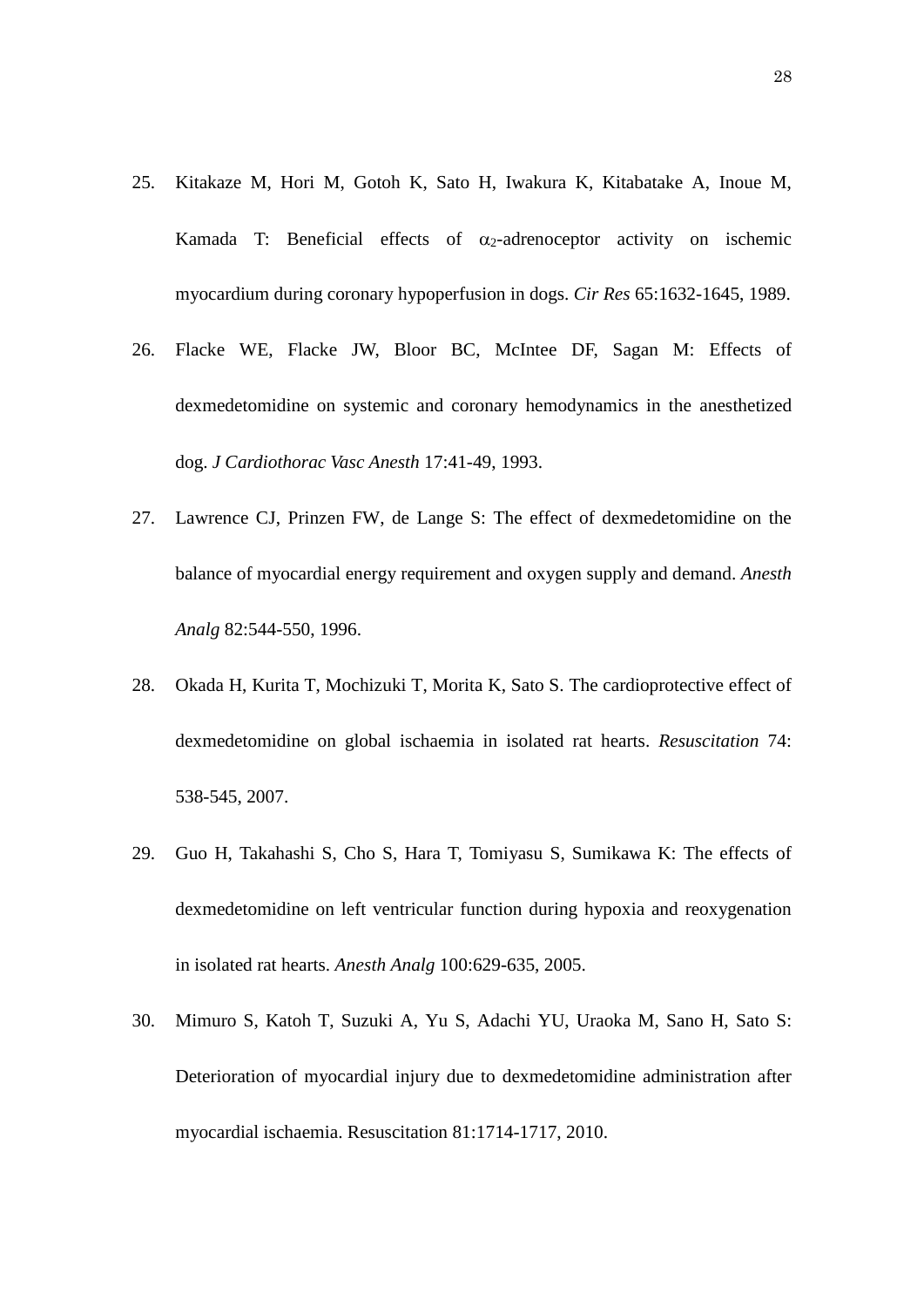- 31. Ebert TJ, Hall JE, Barney JA, Uhrich TD, Colinco MD: The effects of increasing plasma concentrations of dexmedetomidine in humans. *Anesthesiology* 93:382-394, 2000.
- 32. Götberg M, van der Pals J, Götberg M, Olivecrona GK, Kanski M, Koul S, Otto A, Engblom H, Ugander M, Arheden H, Erlinge D. [Optimal timing of hypothermia](http://www.ncbi.nlm.nih.gov/pubmed/21674301) in [relation to myocardial reperfusion.](http://www.ncbi.nlm.nih.gov/pubmed/21674301) *Basic Res Cardiol* 106:697-708, 2011.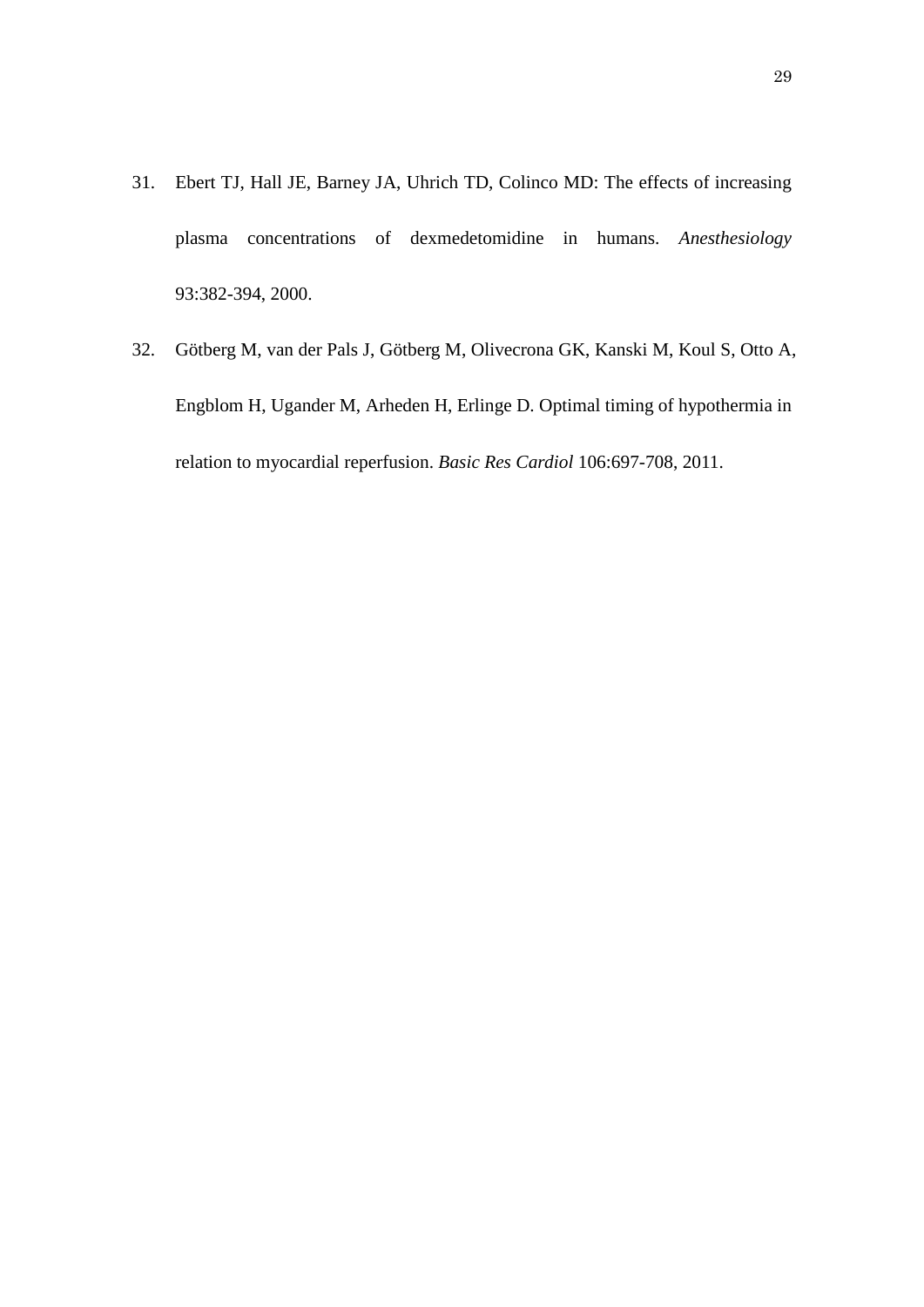## **Figure legends**

**Figure 1:** Time course of the experimental protocol.

All pigs were subjected to 12-min ischemia of the perfused area of left anterior descending coronary artery (LAD) and subsequent 90-min reperfusion. Drug vehicle and dexmedetomidine (DEX) were administered by an intracoronary infusion for 30 min before ischemia. During experiment, hemodynamics, percentage of segment shortening (%SS), plasma norepinephrine concentration in coronary venous blood sampling, and regional myocardial blood flow (RMBF) were measured at times indicated by the closed circles. The effect on reperfusion-induced arrhythmias was evaluated at 10-min after reperfusion.

**Figure 2:** Percentage segment shortening (%SS) of the ischemic-reperfused area (% of baseline).

Values are mean  $\pm$  SEM. and represent all surviving pigs. Group C (n=8): drug vehicle, group LD  $(n=8)$ : low-dose dexmedetomidine  $(1 \text{ ng/mL})$ , group MD  $(n=8)$ : medium-dose dexmedetomidine (10 ng/mL), group HD (n=9): high-dose dexmedetomidine (100 ng/mL).  $\ddagger$ : P < 0.05 vs. group C.  $\#$ : P < 0.05 vs. group LD.  $f: P < 0.05$  vs. group MD.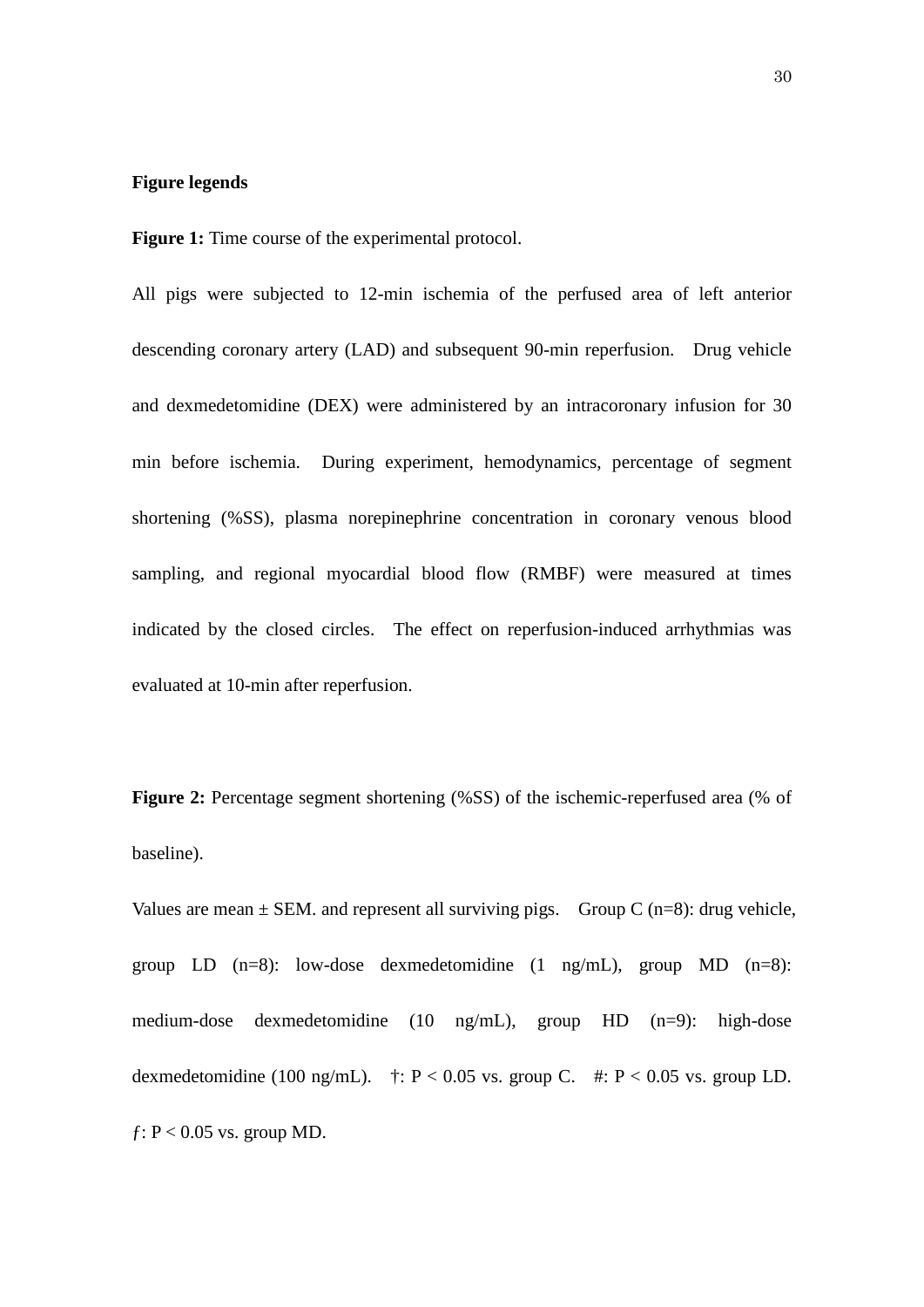**Figure 3:** Plasma norepinephrine concentrations in coronary venous blood sampling of the ischemic-reperfused area.

Values are mean  $\pm$  SEM. and represent all surviving pigs. Group C (n=8): drug vehicle, group LD  $(n=8)$ : low-dose dexmedetomidine  $(1 \text{ ng/mL})$ , group MD  $(n=8)$ : medium-dose dexmedetomidine (10 ng/mL), group HD (n=9): high-dose dexmedetomidine (100 ng/mL).  $* : P < 0.05$  vs. baseline.  $* : P < 0.05$  vs. group C.

**Figure 4:** Subendocardial to subepicardial (endo/epi) blood flow ratio in the ischemic-reperfused area.

Values are mean  $\pm$  SEM. and represent all surviving pigs. Group C (n=8): drug vehicle, group LD  $(n=8)$ : low-dose dexmedetomidine  $(1 \text{ ng/mL})$ , group MD  $(n=8)$ : medium-dose dexmedetomidine (10 ng/mL), group HD (n=9): high-dose dexmedetomidine (100 ng/mL).  $* : P < 0.05$  vs. baseline.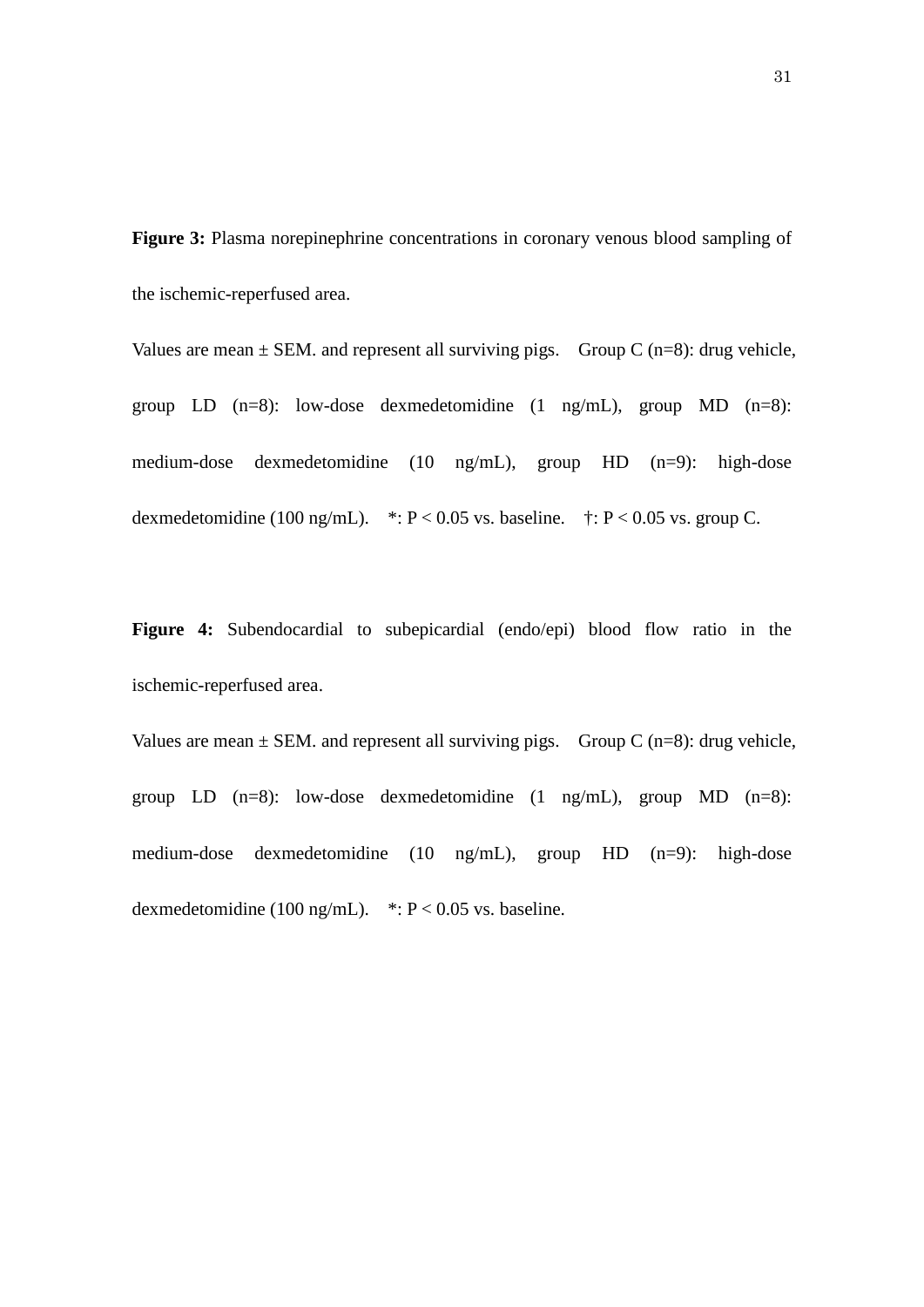|                                                      | ischemia                             |       |                | reperfusion |    |    |    |
|------------------------------------------------------|--------------------------------------|-------|----------------|-------------|----|----|----|
| Group C                                              | drug vehicle                         |       |                |             |    |    |    |
| <b>Group LD</b>                                      | DEX 1 ng/mL                          |       |                |             |    |    |    |
| <b>Group MD</b>                                      | DEX 10 ng/mL                         |       |                |             |    |    |    |
| <b>Group HD</b>                                      | DEX 100 ng/mL                        |       |                |             |    |    |    |
| TIME(min)                                            | $-42$                                | $-12$ | $\overline{0}$ | 5 10        | 30 | 60 | 90 |
| hemodynamics<br>%SS<br><b>RMBF</b><br>norepinephrine | reperfusion-induced  <br>arrhythmias |       |                |             |    |    |    |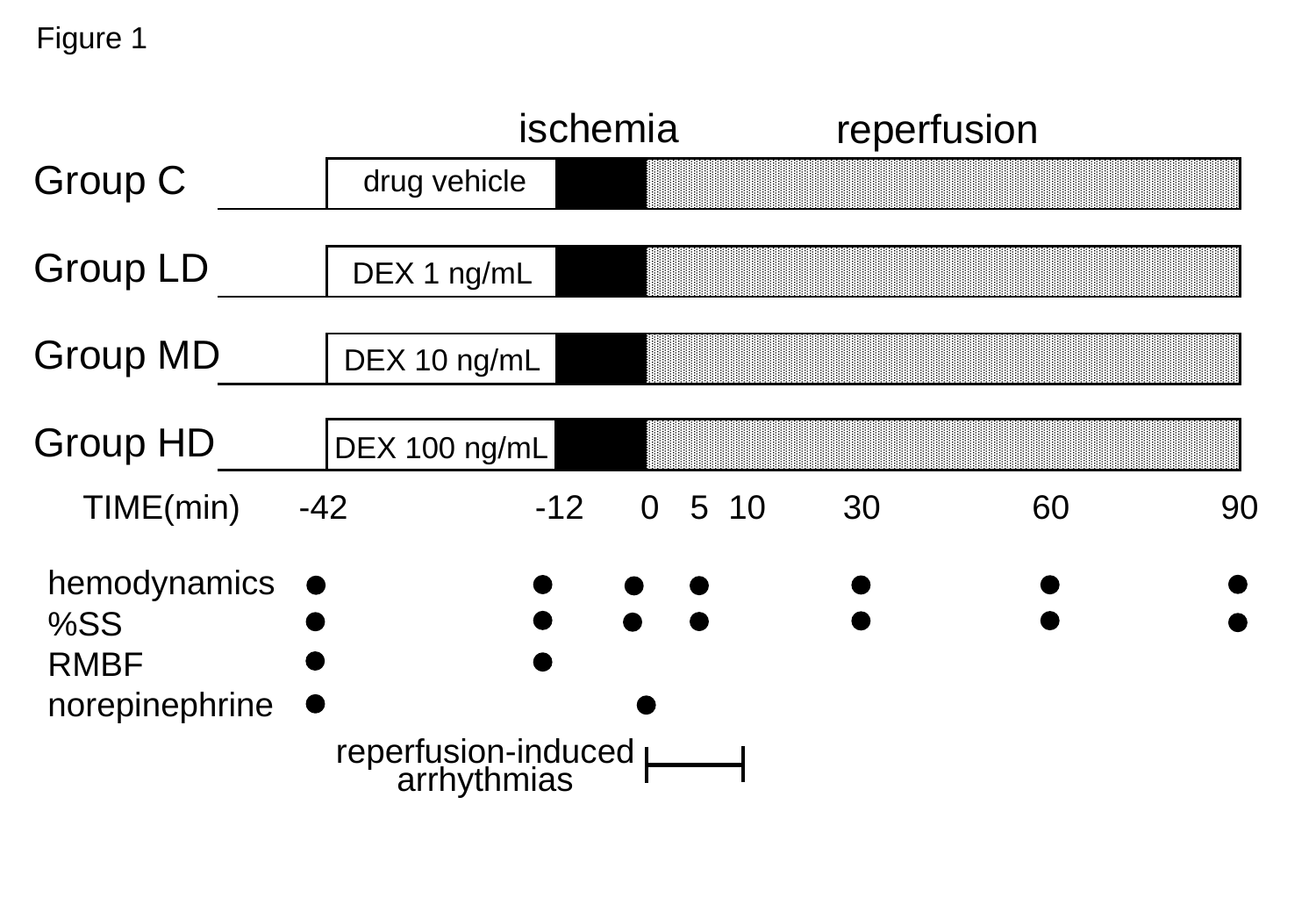Figure 2

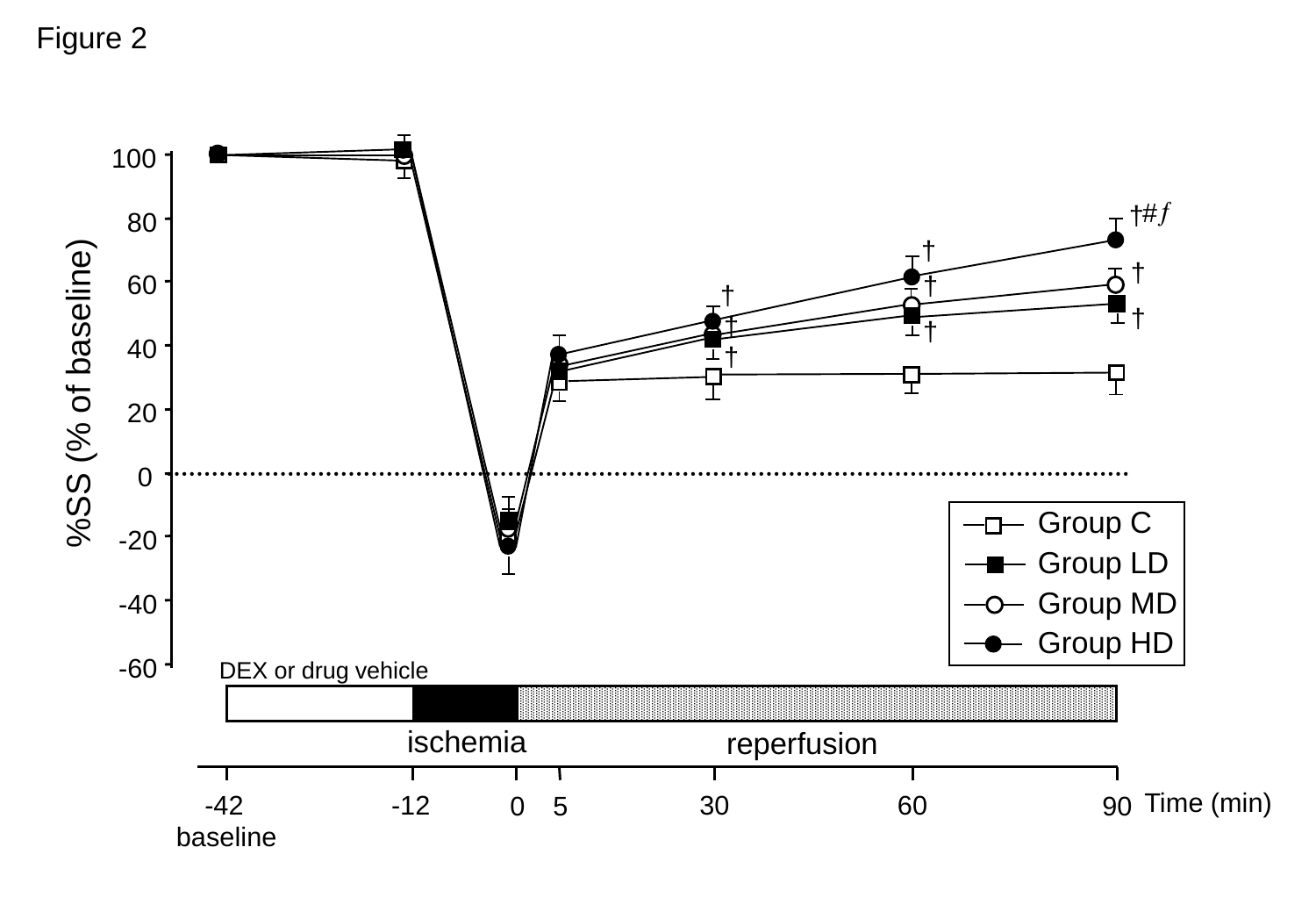Figure 3

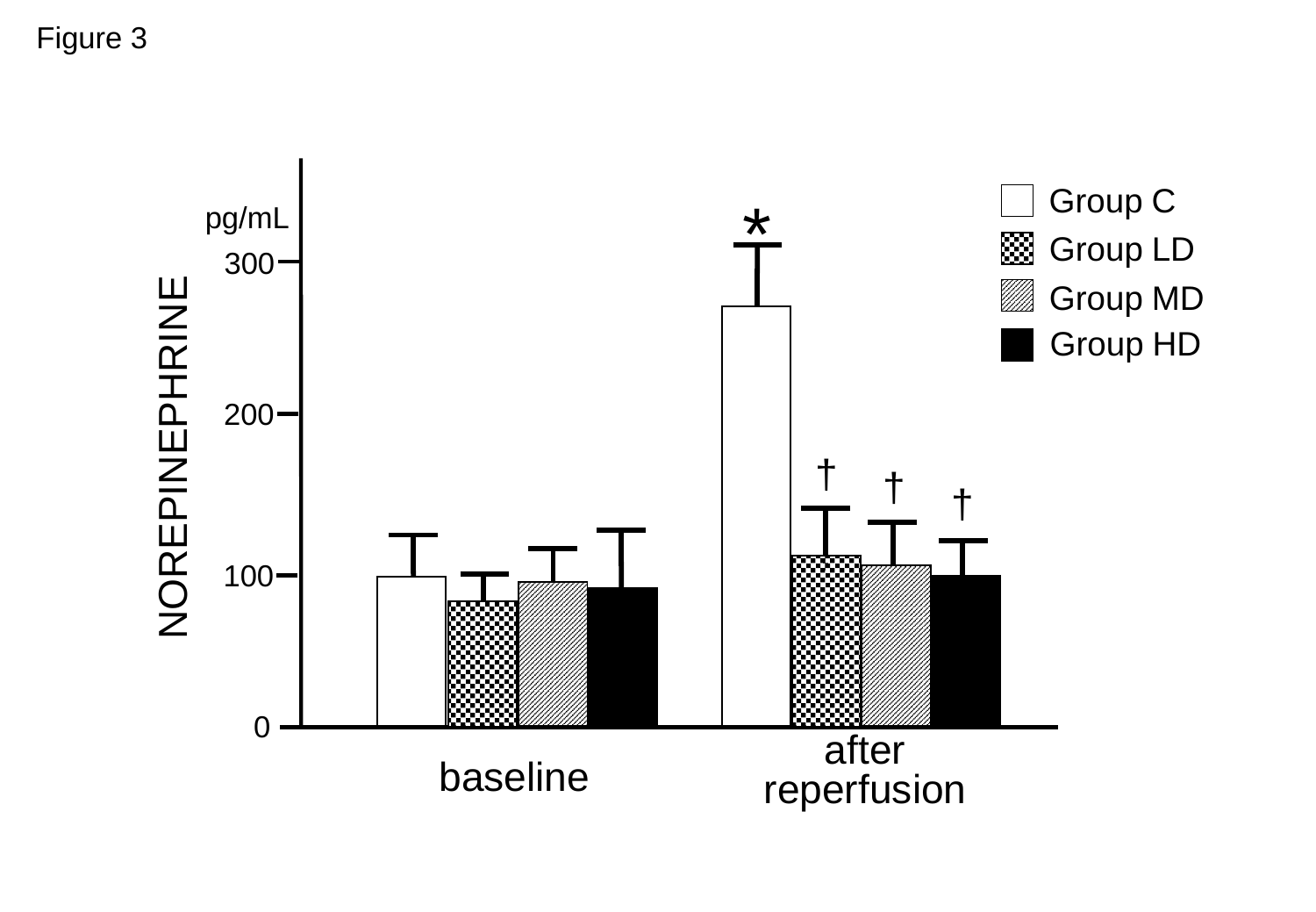Figure 4

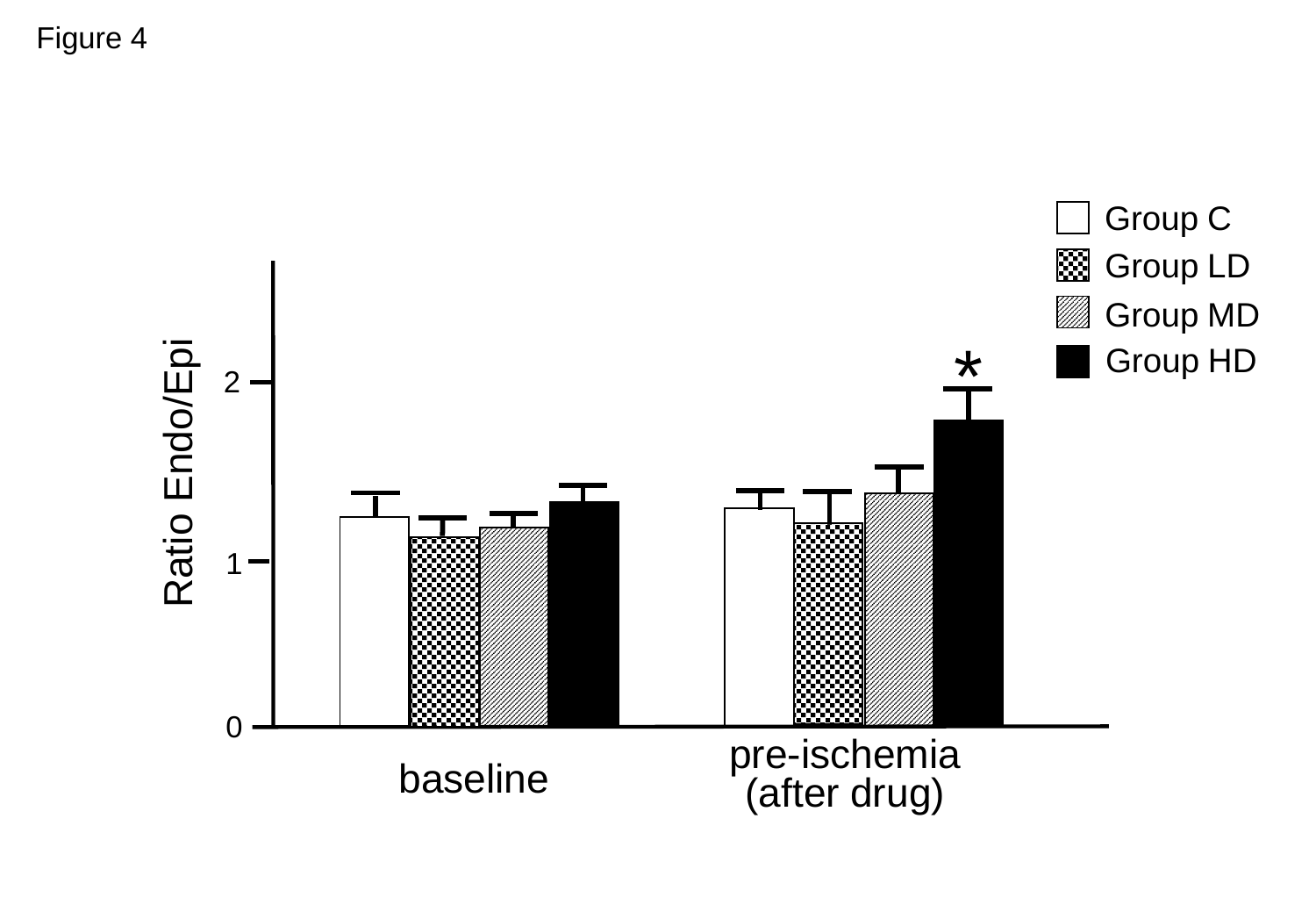|                  | Incidence of    | Exclusions          | Final  | Lidocaine         |  |  |
|------------------|-----------------|---------------------|--------|-------------------|--|--|
|                  | VT/VF(%)        | (Intractable VT/VF) | number | (mg/kg)           |  |  |
| Group C $(n=12)$ | 67              | 4                   | 8      | $3.75 \pm 0.41$   |  |  |
| Group LD $(n=9)$ | 22              |                     | 8      | $2.63 \pm 0.63$ † |  |  |
| Group MD $(n=9)$ | 11 <sup>†</sup> |                     | 8      | $2.13 \pm 0.13$ † |  |  |
| Group $HD(n=9)$  | 11 <sup>†</sup> | 0                   | 9      | $1.56 \pm 0.41$ † |  |  |

**Table 1: Assessments of reperfusion induced arrhythmias**

Values of lidocaine are mean  $\pm$  SEM. and represent all surviving pigs.  $VT = ventricular$ tachycardia;  $VF = ventricular fibrillation$ ; Group  $C = drug$  vehicle; Group  $LD = low-dose$ dexmedetomidine (1 ng/mL); Group MD = medium-dose dexmedetomidine (10 ng/mL); Group HD = high-dose dexmedetomidine (100 ng/mL).

 $\dagger$ : Significantly different from the corresponding value in Group C ( $p < 0.05$ )